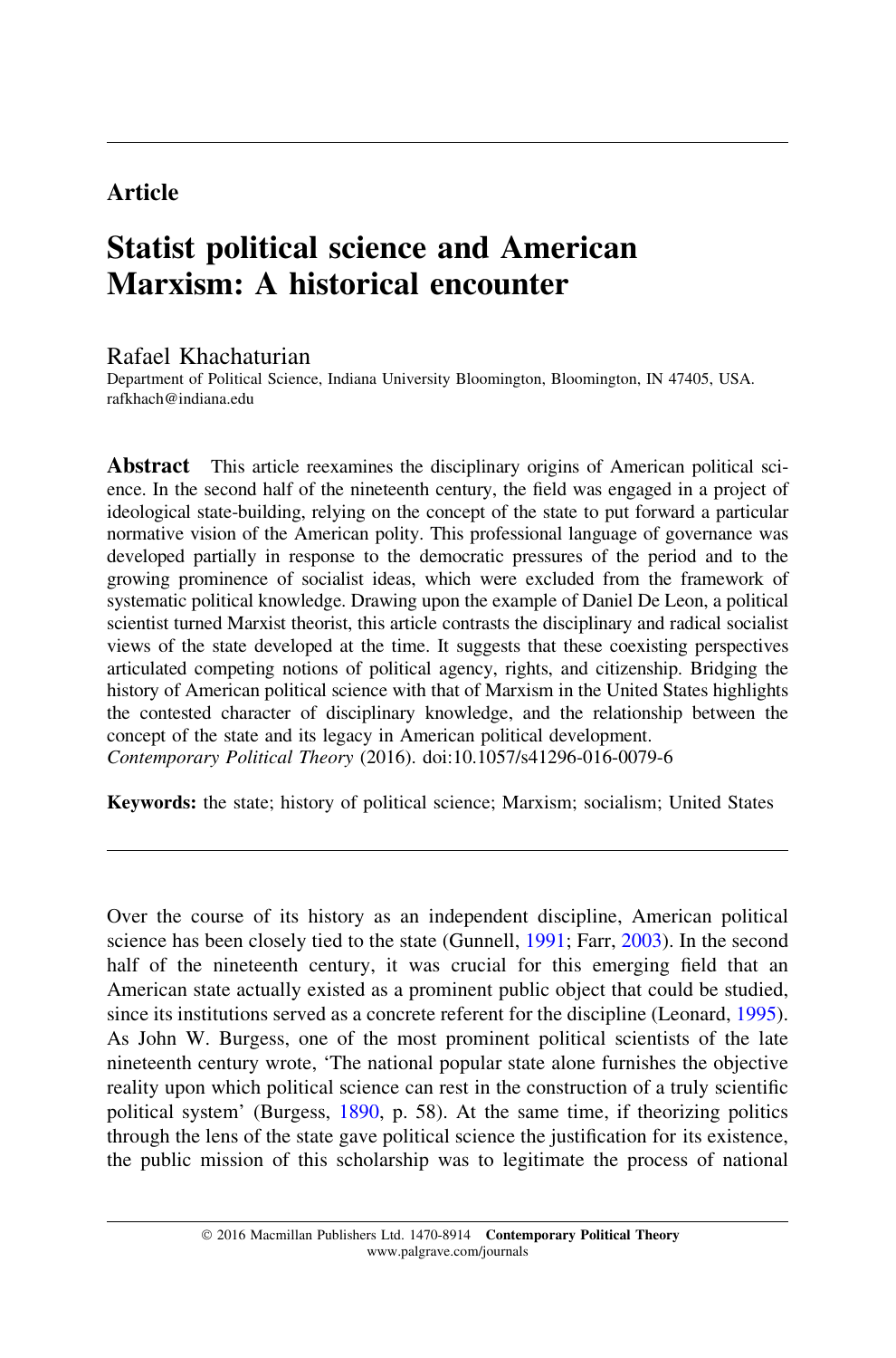state-building by promoting 'the establishment of a unitary national state accompanied by a virtuous national citizenry' (Dryzek, [2006,](#page-18-0) p. 487).

In contrast to its sister disciplines, political economy and sociology, there was fairly little ideological controversy within the various professional institutions of political science founded during the last two decades of the nineteenth century (Ross, [1977](#page-20-0)–1978, [1991,](#page-20-0) pp. 66–97). To better understand the reason for this ideological uniformity, and why early American political science developed in close connection to the American state-building project, we must take into account how its disciplinary identity was formed vis-à-vis the marginalization of concurrently existing political discourses. A discussion of the origins of political science in the United States must highlight how the questions, problems, and concepts that made up the discursive matrix of the discipline emerged in opposition to the radical social currents that appeared as a result of industrialization, territorial expansion, and immigration. The class, gender, and racial inequalities that were increasingly brought to the forefront as a result of these processes threatened previously existing conceptions of popular sovereignty and political inclusivity. In response, the underlying normative goal of political science scholarship was to strengthen the existing republican institutions against these critical challengers. Therefore, the professional discourse about the state as the utmost representation of national unity was intimately bound to the aspirations and anxieties experienced by educated observers of politics in the post-Civil War U.S.

In particular, the theoretical construction of the state in American political science took place concurrently with the growing prominence of socialist ideas. To illustrate this aspect of disciplinary history, this study juxtaposes the theorization of the state in the early scholarship alongside the radical socialist ideas that were then gaining traction among the American labor movement. Socialism, especially the form it took through the organizing efforts of German émigré radicals, was hardly the only framework through which critiques of the existing order were made, since ideological resistance involved the intersection of various class, race, and genderbased contestations (Bederman, [1995\)](#page-17-0). However, it is notable that the early political scientists explicitly saw socialism as a threat to the principles of individual liberty, private property, and freedom of contract upon which the state and the republic were founded. Therefore, I suggest that the construction of a professional language of governance that was the domain of the new field of political science was in part premised on the treatment of socialism as an ideological limit. The focus on the state characteristic of the nineteenth-century political science scholarship and its critique of socialism were part of a single effort to demarcate the boundaries and nature of the American polity at a time of significant transformation. Placing these two intellectual trajectories in dialogue elucidates the degree to which they were cultivated in proximity to each other – an encounter that has largely been left unexamined by both disciplinary historians and scholars of Marxism in the U.S.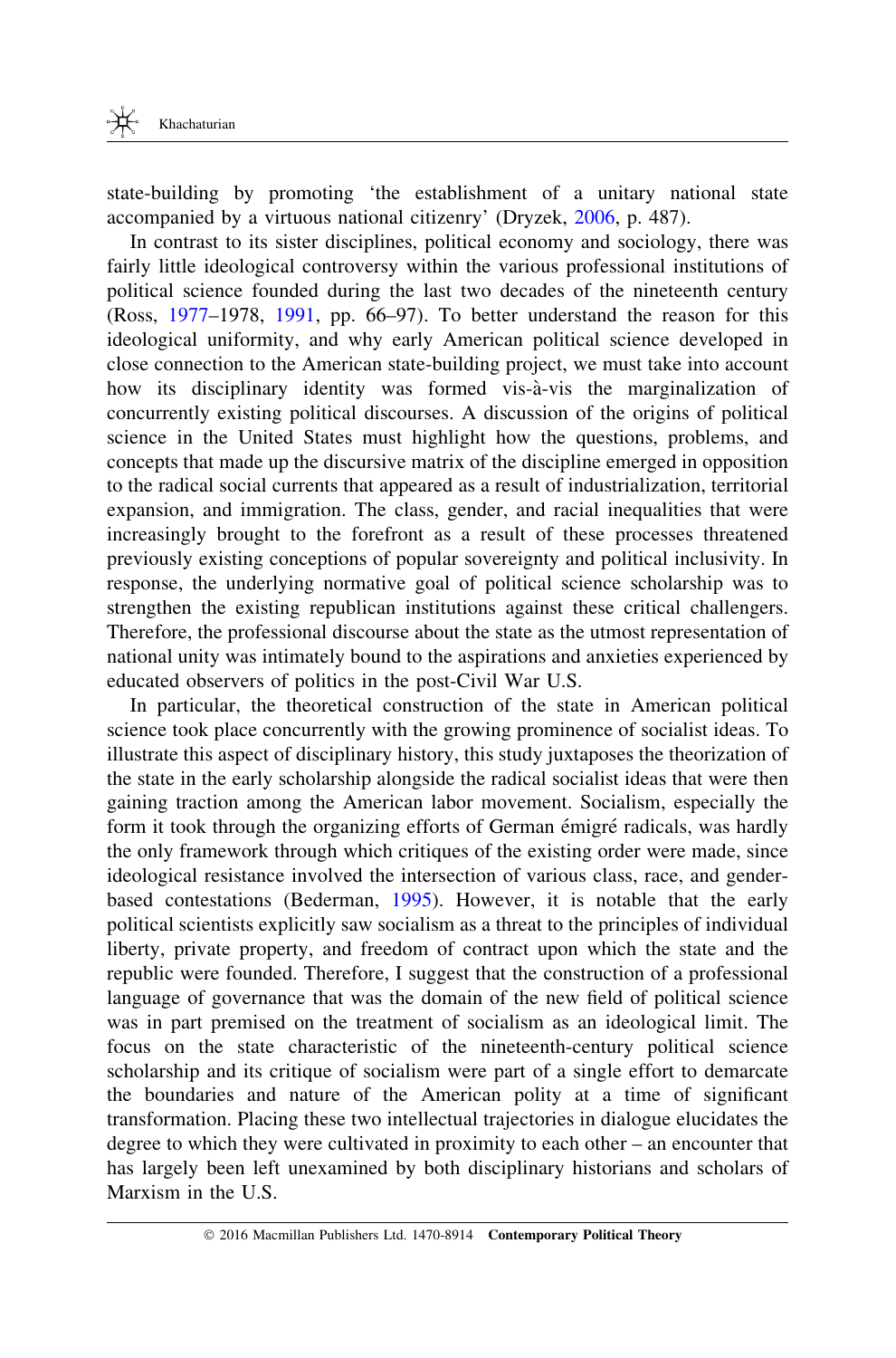Since both professional political science and revolutionary socialism held distinct understandings of the state, it is a particularly useful conceptual lens through which these political discourses can be compared and contextualised. Treating the state as the key notion around which the science of politics ought to be formed, political science scholarship saw in it the expression of an underlying social unity emerging over the course of history. In light of this view, radical socialist ideas appeared as atavistic remnants of a preliberal past and as dangerous bearers of civil discontent in the present. At the same time, the discourse of 'historical materialism' largely transposed from Germany into the U.S. and adopted by certain segments of the labor movement maintained a different conception of the state, depicting it as a form of institutionalized class rule. Implicit in these contrasting perspectives were two competing understandings of the same American polity – one seeing the industrializing American state as the representation of a national popular sovereignty and a bulwark in defense of republican principles; the other seeing in it a form of political domination that served the interests of the capitalist class. Yet in both cases, the state acted as an ideological reference point through which competing understandings of what constituted legitimate claims about rights, citizenship, and the proper political order were articulated and contested.

In this article, I expand on this argument in three steps. First, the article discusses how, over the course of the nineteenth century, disciplinary scholarship created a form of institutionalized knowledge that held a particular and exclusionary vision of the state at its center. Following that, I situate this scholarship within the social conflicts of the period, including the concurrent appearance of modern socialist ideas in the U.S. Within this narrative, Daniel De Leon is an exemplary figure, for his trajectory from academic political science to Marxism bridged these two intellectual strands, and exemplified how socialist ideas were critically evaluated by professional political science. The article concludes by addressing how the critical reception of socialism affected the formation of political science as a state-building enterprise, and the implications of these insights for our understanding of both disciplinary history and the state concept.

## The Statist Science of Politics

Although the language of the state was already present in American political discourse during the eighteenth and early nineteenth centuries (Farr, [1993\)](#page-18-0), it was in the mid-nineteenth century that it began to be treated as a concept forming the basis for a science of politics. The expansion of the American university system after 1865 prompted scholars in newly consolidating fields like political science, political economy, and sociology to delineate the boundaries of their respective objects of study (Ross, [1991](#page-20-0)), and for political science, the state concept became a source of 'theoretical coherence and discursive identity' (Bartelson, [2001](#page-17-0), p. 47).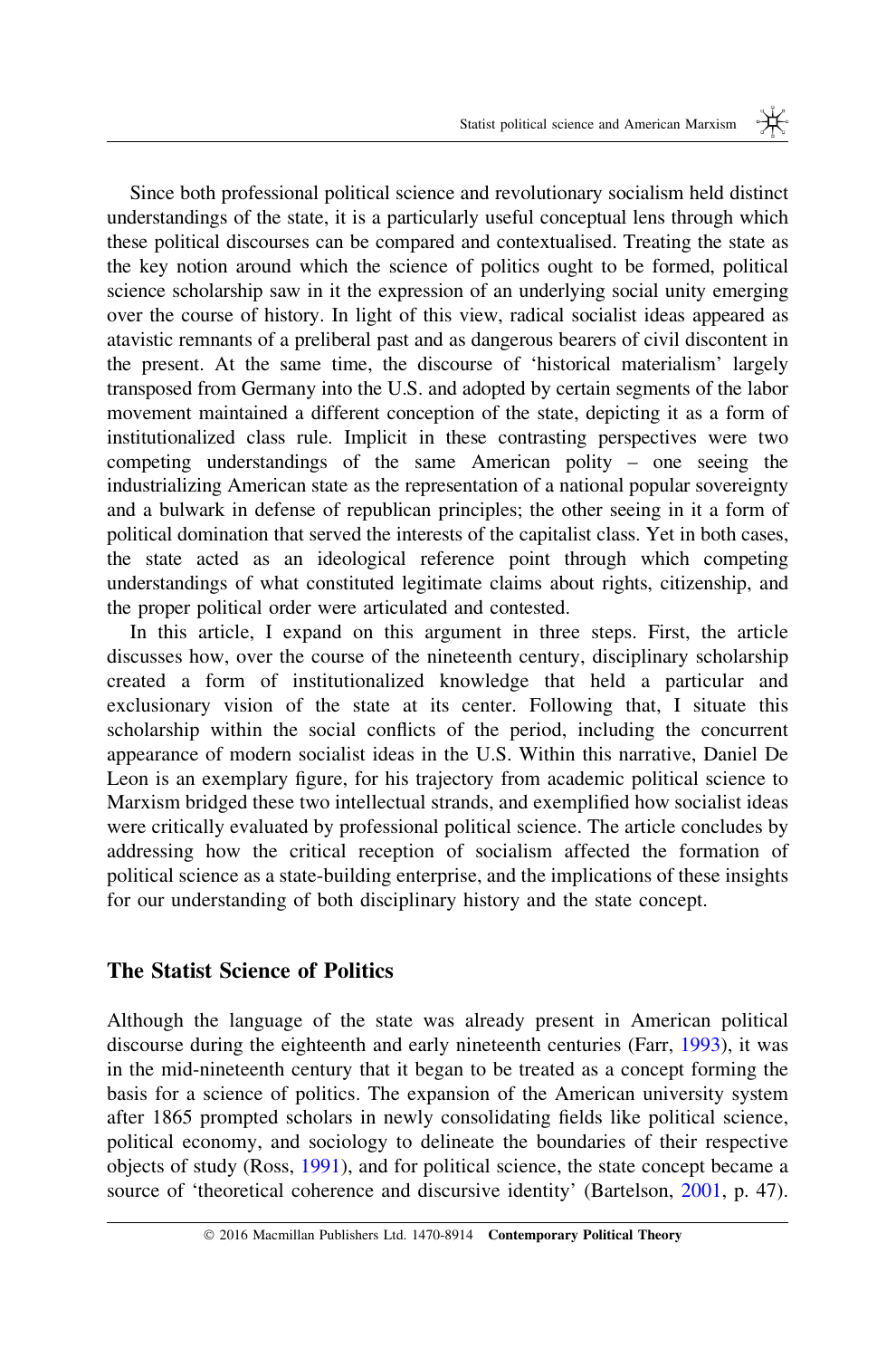Yet this theorization of the state as an academic practice held a conservative vision of the American polity that represented the 'political aspirations of a professional class alarmed by popular excitements in a democratic age' (Farr, [2003,](#page-18-0) p. 309). For this reason, the ideal representation of the state in this scholarly discourse was premised upon a number of hierarchical exclusions and the marginalization of elements seen as threatening to the social cohesion of the republic.

As disciplinary historians have noted, both the increasing prominence of the state concept and the professionalization of political science in the U.S. were influenced by German juridical–political thought and the educational model of the Prussian university (Fries, [1973](#page-19-0); Gunnell, [1991\)](#page-19-0). The origin of the transatlantic influence that German Staatswissenschaft had on American political science is frequently traced to the Prussian *émigré* Francis Lieber (Friedel, [1947;](#page-19-0) Brown, [1951;](#page-17-0) Mack and Lesesne, [2005\)](#page-20-0). Lieber's Manual of Political Ethics represented perhaps 'the first systematic treatise on the state in American political science' (Farr, [1993](#page-18-0), p. 72). That work contained a multifaceted description of the state as a jural society 'founded on the relations of right'; as the 'natural state of man'; as a 'society of moral beings'; and as existing 'for the better obtaining of the true ends of each individual, and of society collectively' (Lieber, [1911](#page-19-0), pp. 152–162). Lieber assigned to the state the role of a juridical mediator between the rights of the individual and the duties they owed to the collective (Adcock, [2014](#page-17-0), p. 78). In doing so, Lieber sought to explicate the purposes and ends of the state, as well as how the principles of constitutional government could help the state balance the competing claims found in a pluralistic republic – all to enable, as he later stated, a society of individuals 'united by common bonds, interests, organizations, and a common continuity' (Lieber, [1858](#page-19-0), pp. 54–55).

In the following decades, the understanding of political science as the 'science of the state,' initially articulated by Lieber and his European contemporaries like Johann Kaspar Bluntschli, underwent a period of steady expansion in the U.S. One reason for this professionalization of political science was that thousands of American students studied in German universities over the course of the nineteenth century, with approximately 1,300 in Berlin during the 1880s alone (Oren, [2003](#page-20-0), p. 190). This list of prominent scholars at the time includes Theodore Dwight Woolsey, John William Burgess, Herbert Baxter Adams, Munroe Smith, Frank J. Goodnow, and William Dunning. Through their introduction of the historical and juridical methodology of *Staatswissenschaft* into the American context, the language of the state and of disciplinary political science grew closely intertwined. Although political science remained tied to related fields like moral philosophy, jurisprudence, and history, the state concept also provided scholars with a highly general and unitary representation of political authority. As Woolsey wrote, the comprehensiveness of the state made it 'the only scientific term proper for a treatise on politics' (Woolsey, [1889,](#page-20-0) p. 142). Most commonly, the state was understood as a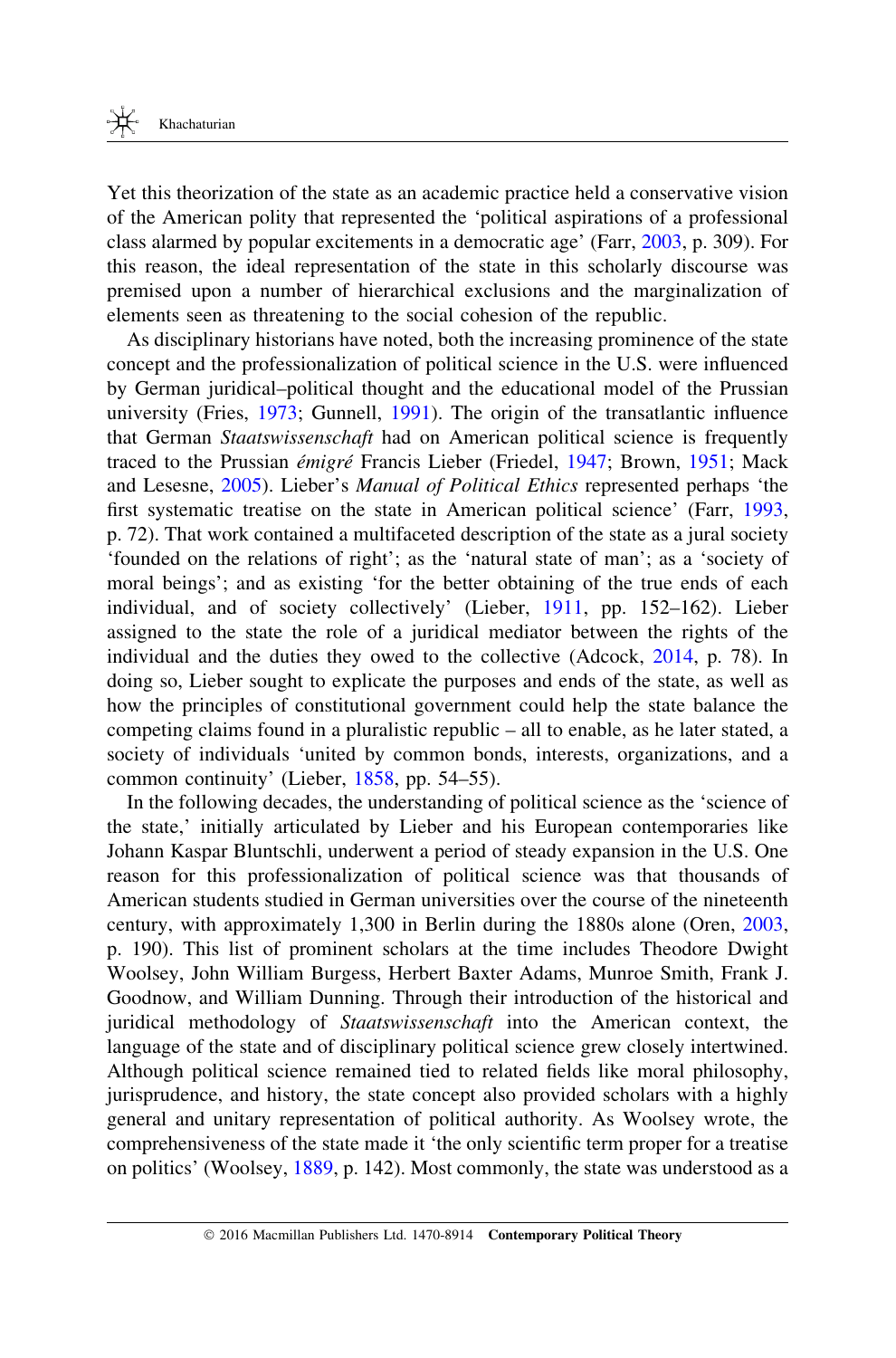form of organized political life tied to the historical development of the nation and the expression of its particular normative ideals and principles.

Academic institutionalization and the training of future public servants and professional exponents of specialized political knowledge linked this scholarly exegesis about the state to the envisioned growth of the national state (e.g., Skowronek, [1982](#page-20-0), pp. 42–45; Leonard, [1995\)](#page-19-0). Most notable were the political science departments established under the direction of Adams at Johns Hopkins University in 1876 and under Burgess at Columbia University in 1880 (Herbst, [1965](#page-19-0)). Columbia's School of Political Science was especially representative in this regard, with Burgess' curriculum including such themes as 'the origin and development of the State through its several phases of *political organization* down to the modern constitutional form,' 'the history of the philosophic theories of the state,' and 'the existing actual and legal relations of the State' (Gunnell, [1991](#page-19-0), pp. 146–147). In addition to academic departments, the institutionalization of political science occurred through the creation of scholarly journals such as Political Science Ouarterly (the first journal of political science in the U.S., founded by Burgess in 1886); and through the creation of professional organizations like the American Social Science Association in 1865, the American Academy of Political and Social Science in 1889, and the American Political Science Association in 1903.

In the introduction to the first issue of PSQ, Munroe Smith wrote that 'political science signifies, literally, the science of the state' and that the state 'is rapidly becoming, if it is not already, the central factor of social evolution' (Smith, [1886](#page-20-0), pp. 1, 8). Smith's language was indicative of the historicist and evolutionary manner in which the state was generally treated at this time. The state was seen as a constant feature of all civilized societies, yet also as undergoing a process of a natural growth from the infancy of tribal association and the city-state to the maturity of the modern nation (Bartelson, [2001,](#page-17-0) pp. 49–52). Influenced by Hegel, Burgess suggested that the end of humanity's self-alienation could happen only if the state reconciled the spheres of the family and of civil society (Lowenberg, [1955](#page-19-0); McClay, [1993\)](#page-20-0). Calling the state 'the product of the progressive revelation of the human reason through history,' Burgess concluded that its universal human purpose was 'the perfection of humanity; the civilization of the world; the perfect development of the human reason, and its attainment to universal command over individualism; the apotheosis of man' (Burgess, [1890,](#page-17-0) pp. 67, 85). As an entity 'in possession of complete sovereignty over both the individual and the government,' the state was the representation of popular sovereignty and the guarantor of individual liberty, providing the American people with 'objective aids and supports upon which to steady our reflection and by which to guide our science' (Burgess, [1890](#page-17-0), p. 58).

Formulations such as Burgess's also highlight the tenuous and partial manner in which these scholars envisioned popular sovereignty and democratic belonging. Hierarchical ideologies and institutions prominently shaped American political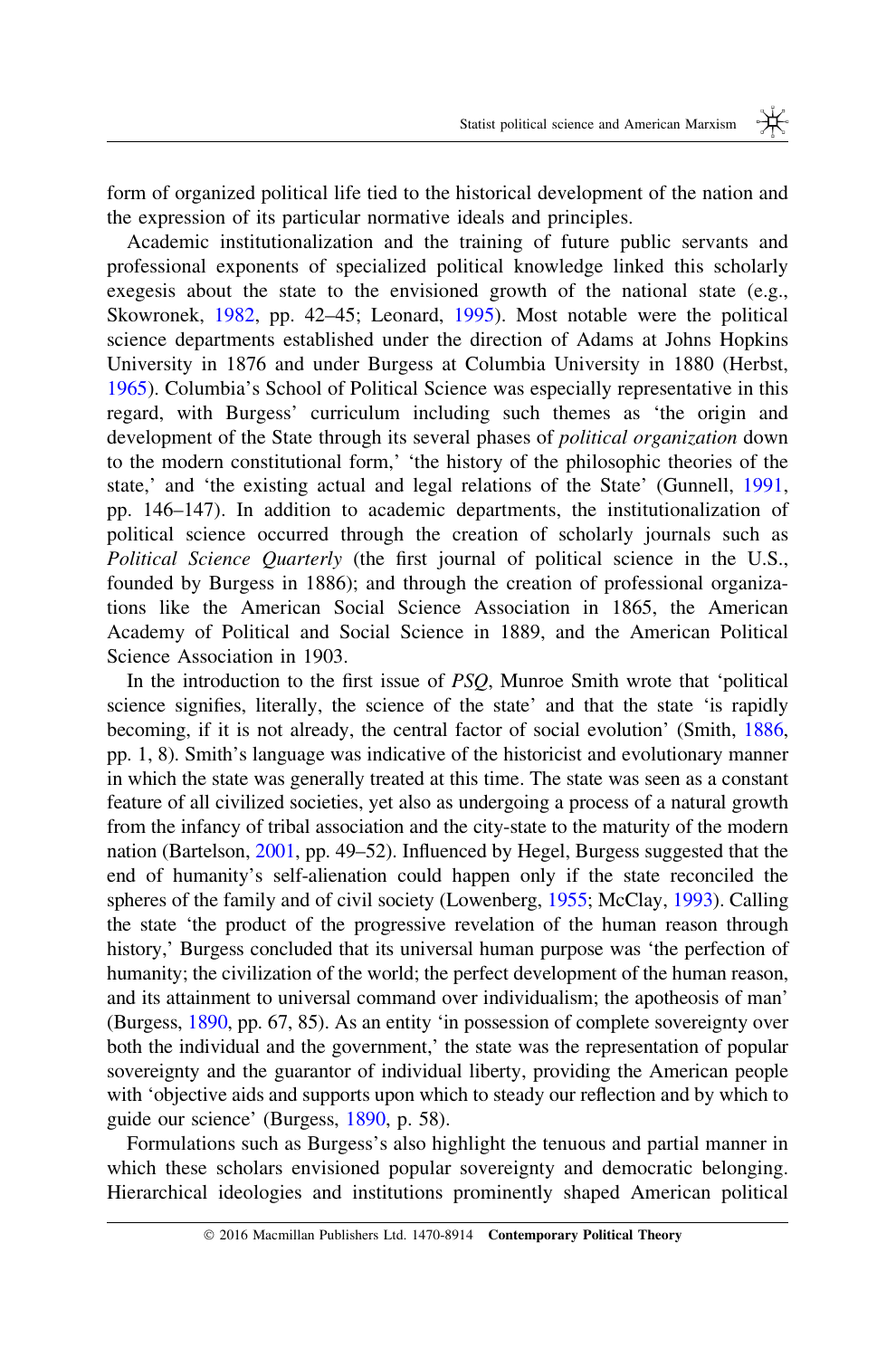development during that time, affecting state policies regarding nationalization, immigration, voting rights, judicial procedures, and economic rights (Smith, [1999](#page-20-0); King, [2005\)](#page-19-0). By theorizing a particular conception of the state, disciplinary scholarship was actively involved in a project of legitimating existing institutions and the various exclusionary political practices of the post-Civil War era.

Within the sociopolitical context of that period, the principles developed by figures like Burgess and Woodrow Wilson (who obtained his Ph.D. under Adams at Johns Hopkins) were linked to racialized conceptions of politics, such as the supposed origin of Anglo-American political institutions in 'Teutonic' Northern Europe (Oren, [2003](#page-20-0), pp. 23–46). Frequently, the state was professed to be a historical entity distinct from and above government, possessing a cultural– historical telos toward the cultivation of a common good, and mediating between the competitive elements found in civil society. As Woolsey put it in generational terms, it was to act for the sake of 'every man, woman, and child, now living, and all that shall come after them' (Woolsey, [1889,](#page-20-0) p. 205). However, this discourse also effectively insulated the state and its policies from public contestation and oversight, as active political citizenship was restricted to a small group of elected representatives and the state was seen as subject only to its own internal logic of historical development. Proposed policies such as expanded suffrage, reparations for slavery and indigenous dislocation, and the opening of the country to immigration, were excluded on the basis of their absence from the nation's Teutonic political heritage and its principles of individualism, representative democracy, and limited constitutional government (Farr, [2007,](#page-18-0) pp. 79–80). In this sense, the discourse of the state and its historical development was invoked to act as a potential bulwark against popular pressures from below.

To clarify this claim, we may turn to the role that the nascent labor movement played in this narrative as a threat to the republican principles on which the American state was founded. As early as 1841, in his *Essays on Property and* Labour, Lieber observed that the uneven distribution of property and wealth in the country led to emerging calls for a 'community of property' among socialists (Lieber, [1841,](#page-19-0) p. 165). Lieber attributed the existing inequalities to natural differences between individuals, framing them within a narrative of historical progress in which property rights and government were intertwined: 'Only when men have acquired distinct and private property in the soil, they unite into closer and more peaceful societies, soften in manners, and then only grow up the more distinct governments, which form one of the indispensable means of civilization' (Lieber, [1841](#page-19-0), pp. 191–192). While property rights formed the basis of civilization, communism represented a form of undifferentiated barbarism. In his 1858 inaugural address as the first chair of History and Political Science at Columbia, Lieber contrasted freedom to all forms of absolutism, in which there is 'a strong element of communism' (Lieber, [1858,](#page-19-0) p. 24). A utopian doctrine that threatened property rights, communism was a modern day despotism, and 'despotism, of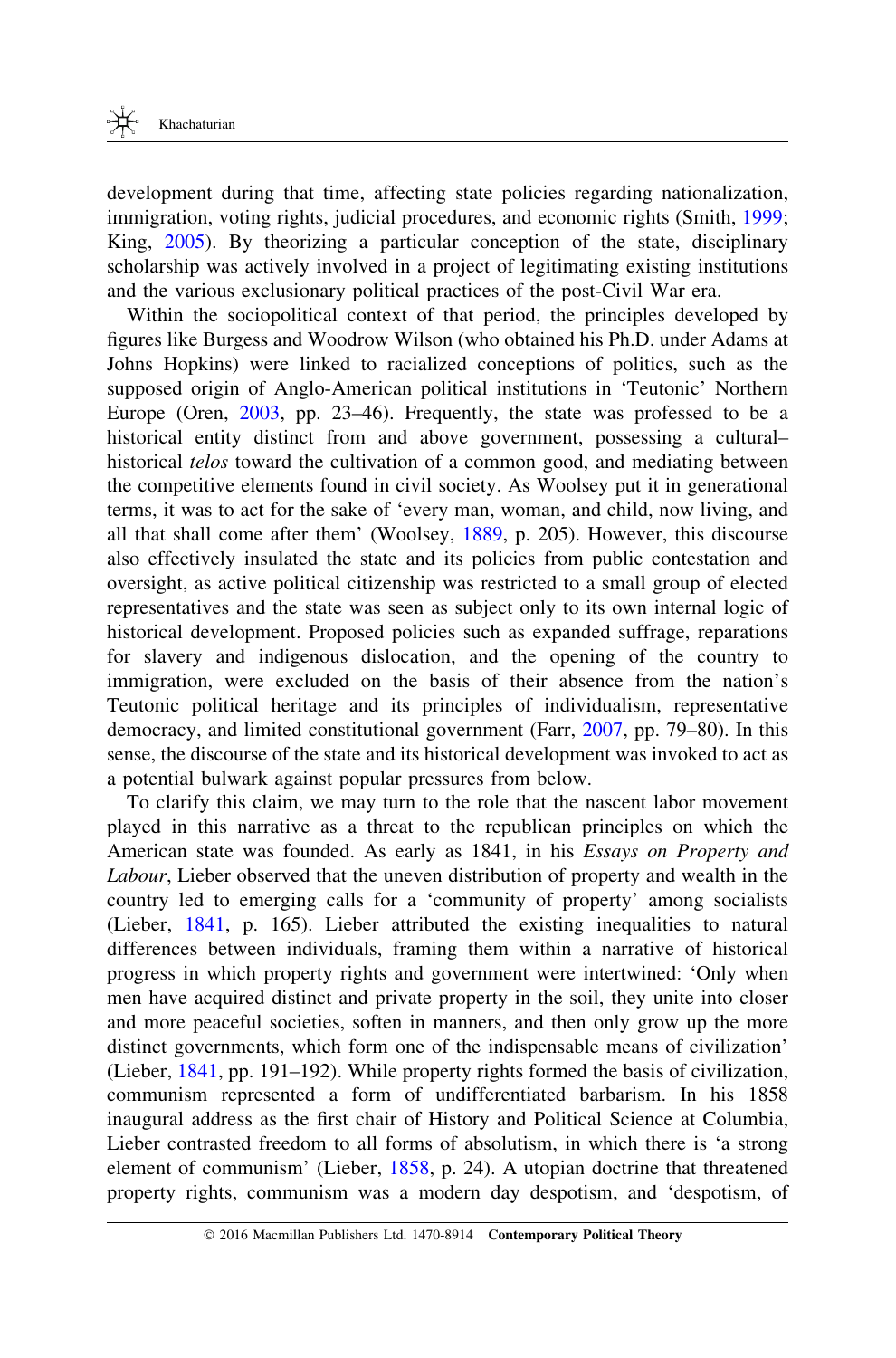whatever name, is the most equalitarian government. The communist forgets that communism in property, as far as it can exist in reality, is a characteristic feature of low barbarism' (Lieber, [1858,](#page-19-0) p. 58).

Although Lieber's writings during the 1840s and 1850s overlapped with the slow rise of socialist ideas within the American labor movement, the communist currents he was referring to at the time were not the same ones that later concerned figures like Woolsey and Burgess. Thus, the Essays only mentioned Fourier by name (in the context of the communal property of women), and the 1858 address treated communism as part of a utopian lineage from Plato to Rousseau and Proudhon. However, in 1871, Lieber retrospectively summarized the Essays as now applicable to the contemporary 'Democratic Absolutism' of Karl Marx and 'the Internationals' (Lieber, [1882,](#page-19-0) p. 416), reflecting the growing prominence of Marxist ideas in the American context (Farr and Ball, [2015\)](#page-18-0). While little was initially available of Marx's works in English, apart from Helen Macfarlane's 1850 translation of the Communist Manifesto, by 1880, Marx was already notorious enough in the U.S. for his ideas to merit extended discussion in Woolsey's tract Communism and Socialism, as well as to earn mention in his 1877 textbook Political Science as an influence on the 'extreme wing' of the First International (Woolsey, [1889](#page-20-0), p. 319).

Given these mentions of Marx, the next section discusses the emergence of Marxian 'scientific socialism' and its role as an oppositional political discourse during this period. While disciplinary political science used the state concept to articulate a set of conservative republican ideas, it has recently been argued that the American labor movement of the time presented an alternative vision of 'labor republicanism' (Gourevitch, [2014](#page-19-0)). Along similar lines, I suggest that the increasing presence of scientific socialism also introduced a different understanding of the state from the one serving to ground professional political science. This conception of the state as institutionalized class rule represented a different ideological position from which its adherents approached immediate questions of political power, democracy, rights, and citizenship. This argument will be further clarified through a discussion of Daniel De Leon, a trained political scientist and onetime colleague of Burgess at Columbia, who, as the main force behind the Socialist Labor Party from 1890 to 1914, became one of the most prominent American exponents of Marxism.

#### The Scientific Socialism of Daniel De Leon

The ties between German socialism and the American labor movement were initially formed in the 1850s, as associates of Marx like Joseph Weydemeyer and Friedrich Sorge immigrated to the U.S in the wake of the 1848 revolutions. During the period of 1852–1853, Weydemeyer established the short-lived American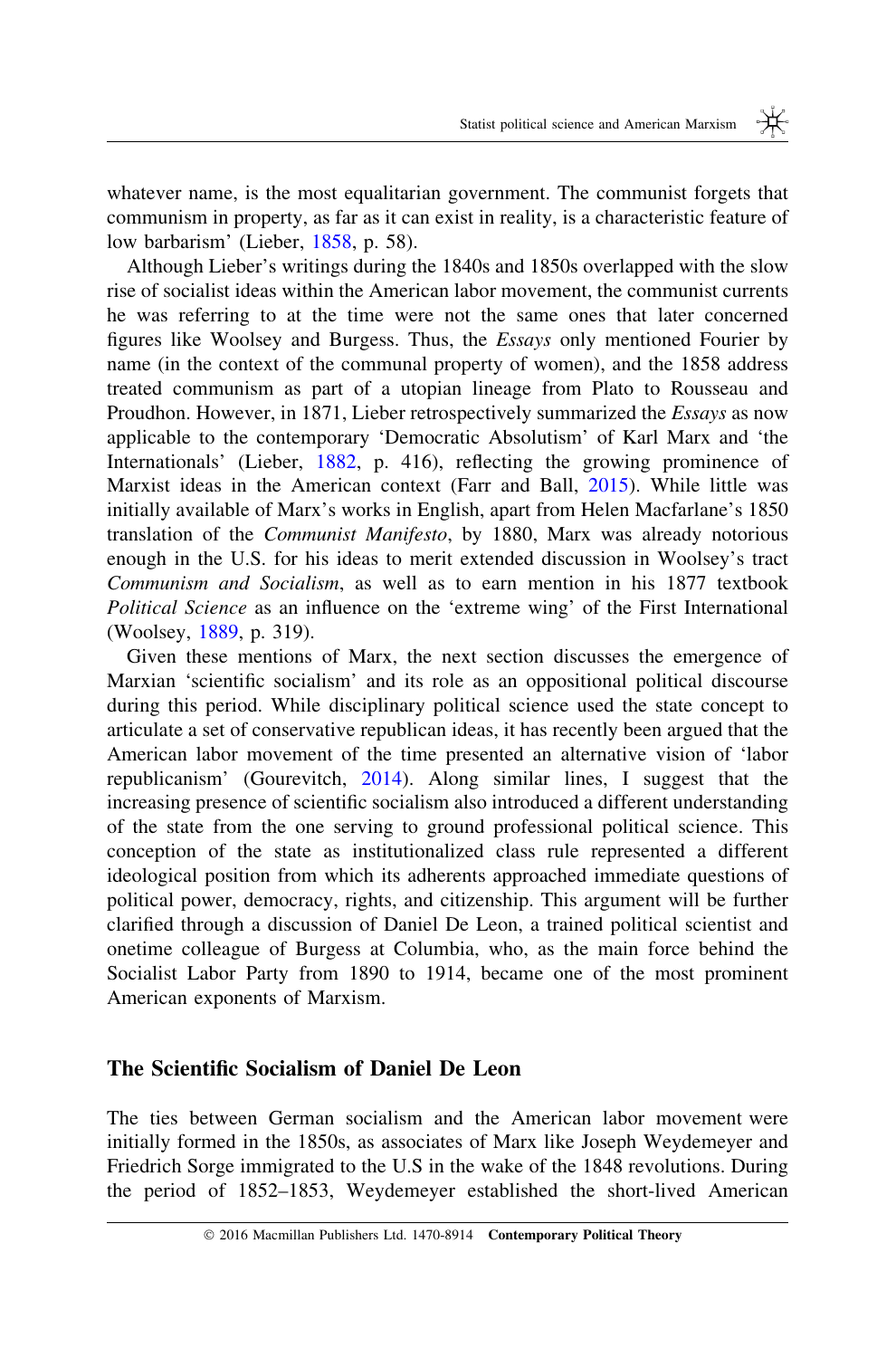Workers' League in New York City, while his journal Die Revolution was the first to publish Marx's Eighteenth Brumaire of Louis Bonaparte (in the original German). Meanwhile Sorge, also based in New York at the time, organized the Communist Club in 1857, which by 1870 had morphed into a member section of the International Workingmen's Association (the First International).

The existence of the IWMA in America proved tumultuous, as German-American radicals under Sorge's leadership encountered rival progressive and radical discourses in the American labor movement and clashed with a diverse membership including anarchists, feminists, radical republicans, Lassalleans, and Christian socialists (Lause, [1992](#page-19-0)). The IWMA was unable to overcome the largely parochial attitude of its membership, for example never having published an English-language press organ (Musto, [2014,](#page-20-0) p. 39). The notorious schism between Sorge's Section 1 and Victoria Woodhull's and Tennessee Claflin's Section 12 concluded in the exodus of a large portion of the American radicals from the International in 1871–72, highlighting the Marxists' problematic neglect of issues such as women's suffrage and gender equality in the labor force (Messer-Kruse, [1998](#page-20-0)). Thus, while the IWMA's General Council moved its headquarters to New York in 1872 (coinciding with the first publication of the *Manifesto* in the U.S. in Woodhull & Claflin's Weekly), the split between the Marxists and the 'Yankee' radicals relegated the former to a marginalized status.

Catalyzed by the economic depression of the 1870s, the subsequent two decades brought forth calls for agrarian reform, the eight-hour workday, collective bargaining for wages – and, less nobly, anti-immigrant (especially Chinese) and anti-black sentiments (Fine and Tichenor, [2009\)](#page-18-0). The period from the mid-1870s until the turn of the century saw waves of protests, with one account tallying 37,000 labor strikes in the years between 1881 and 1905 (Bederman, [1995](#page-17-0), p. 14). Observing these developments at a distance, Marx and Engels noted in 1882 how 'the small and middle land ownership of the farmers, the basis of the whole political constitution, is succumbing to the competition of giant farms; at the same time, a mass industrial proletariat and a fabulous concentration of capital funds are developing for the first time in the industrial regions' (Marx and Engels, [1978](#page-20-0)). Five years later, taking note of the growth of the Knights of Labor and the Haymarket affair, Engels optimistically wrote that in America, 'where no mediaeval ruins bar the way, where history begins with the elements of modern bourgeois society as evolved in the seventeenth century,' it would take the working class a mere ten months to pass through the stages of developing a class consciousness and the formation of a political party (Engels, [2009,](#page-18-0) p. 305).

Historians have often concluded that during the nineteenth century, 'tradition, ethnicity, and the strength of American capital among many other factors precluded the hegemony of Marxists in radical circles' (Buhle, [1991,](#page-17-0) p. 36). However, while not hegemonic, Marxian socialism did become a more prominent discourse during this period, especially in immigrant heavy cities like New York and Chicago.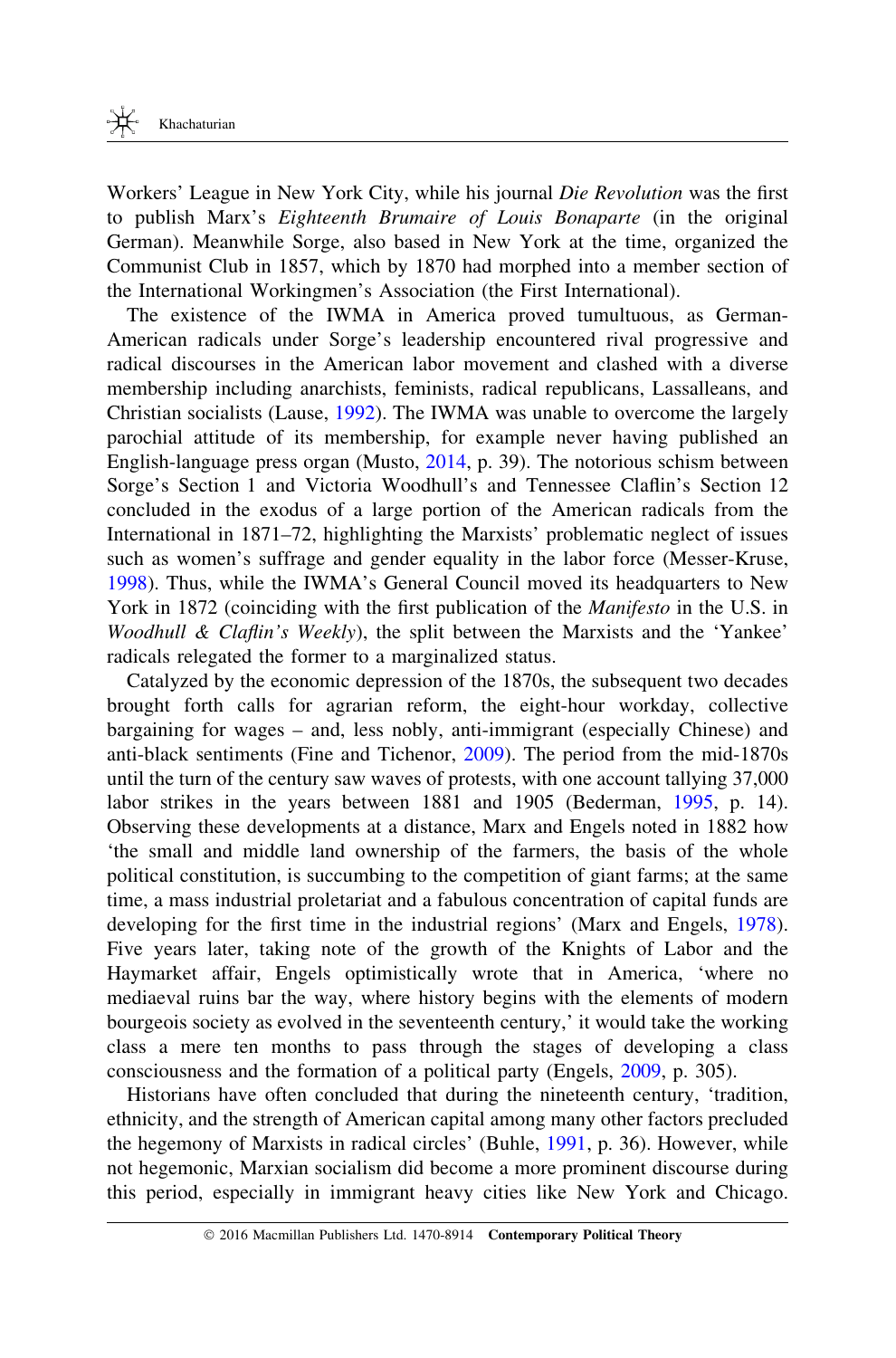Between 1878 and 1890, while the Social Democratic Party of Germany was severely constrained by Bismarck's antisocialist legislature, exiled radicals from abroad joined the German-American veterans of the IWMA in the ranks of the newly founded Socialist Labor Party. The SLP sought to organize not solely in the workplace but also on the political level, for example by encouraging its members to apply for citizenship in order to acquire voting rights (Keil, [2001\)](#page-19-0). Radical publishing houses like the SLP's own New York Labor News Company and Charles H. Kerr (after 1900) brought Marx's and Engels's texts to a wider audience. The year 1887 saw the appearance of Florence Kelley's translation of Engels' The Condition of the Working Class in England in 1844, and of Samuel Moore and Edward Aveling's translation of *Capital*, Vol. I. Moore's translation of the Manifesto, authorized by Engels, appeared in the next year.

Despite this growing circulation of socialist ideas, during the 1880s the SLP was still overshadowed by organizations like the Knights of Labor and the agrarian radicalism of Henry George. As George himself had put it, due to the strongly rooted individualism of American culture, 'the socialism of the German school can never make the headway here that it has on the continent of Europe' (Keil, [2001](#page-19-0), p. 42). Recognizing this deficiency, Engels wrote in the Preface of the newly republished Condition of the Working Class in England that the SLP would have to 'doff every remnant of their foreign garb [and] become out and out American' (Engels, [2009,](#page-18-0) p. 309). Some years later, he also noted that the peculiar American conditions of ethnic and racial diversity, the dual party machine, and a protectionist tariff system all posed challenges to a socialist movement (Engels, [1990](#page-18-0), pp. 75–76). To this should also be added the nation's westward territorial expansion, which acted as a safety valve to class conflict in the country's urban centers and accounted for the popularity of doctrines calling for land reform.

This ideological and political context served as the background for Daniel De Leon's conversion to Marxian socialism. Spanning the formative years of both American political science and of Marxism in the United States, De Leon's example shows the proximity of these two discourses during the last two decades of the nineteenth century. De Leon's intellectual home was at Columbia University, first as a student at the Law School from 1876 to 1878, and then as a lecturer on international law at the School of Political Science between 1883 and 1889 (Seretan, [1979,](#page-20-0) pp. 12–15). At the School of Political Science De Leon participated in Burgess' seminars on constitutional history, and Burgess subsequently recalled him as someone who 'knew more international law and diplomatic history than any man of his age I had ever met' (Bender, [1997](#page-17-0), p. 54). Having published an article in the first issue of Political Science Quarterly on the Berlin Conference, De Leon appeared to be on the way to a promising academic career (De Leon, [1886](#page-18-0)). However, he soon grew dissatisfied with the conservative leanings of Columbia's faculty, including their disdain for George's unsuccessful mayoral campaign for New York City in 1886, with the university's President Frederick Barnard notably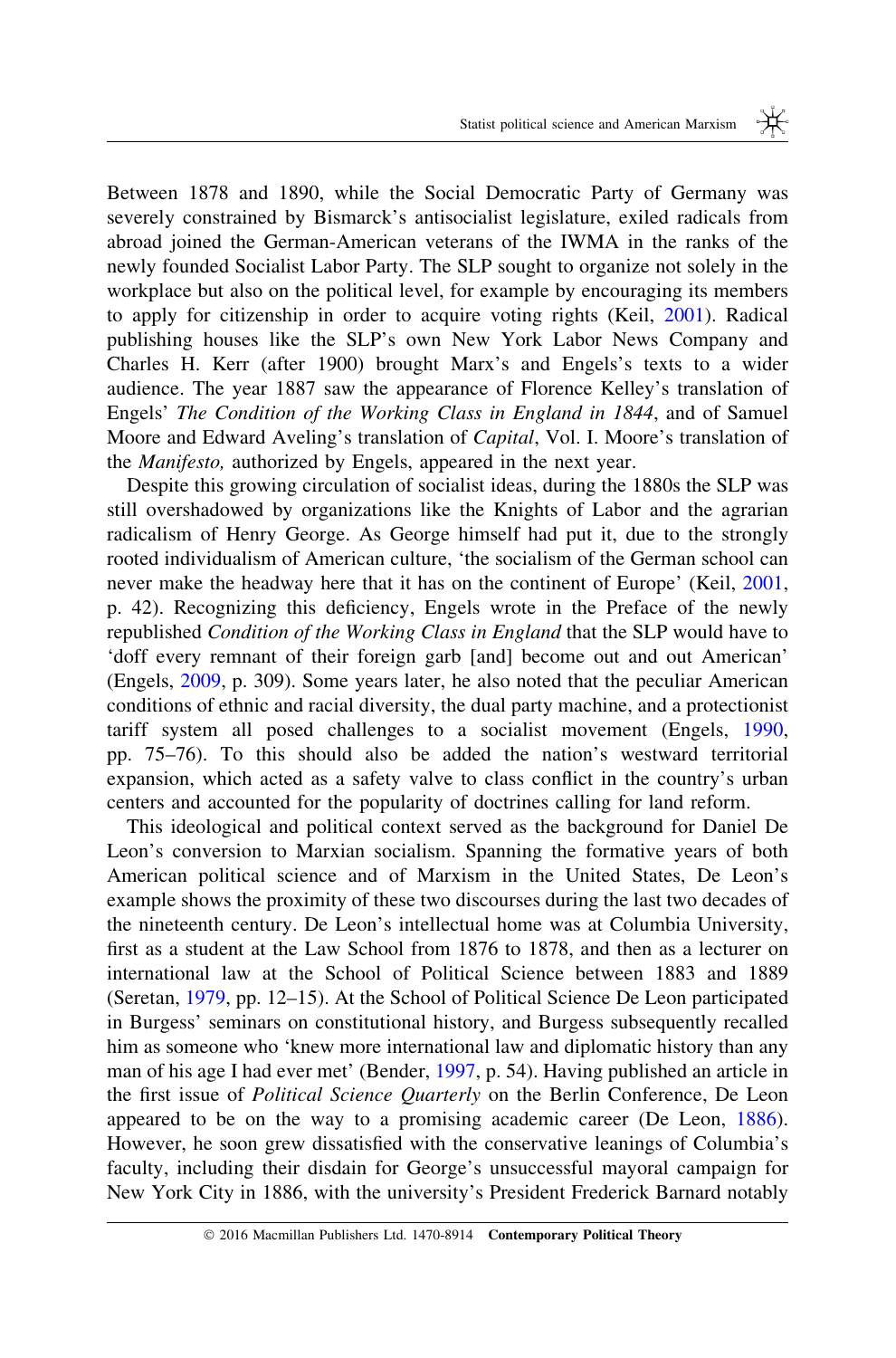describing Georgism as a 'movement which is regarded by this body as menacing the destruction of the existing order of civilized society' (Bender, [1997,](#page-17-0) p. 55). George's campaign, along with De Leon's reading of Engels's The Condition of the Working Class in England and Anti-Dühring ca. 1887, can be pointed to as the start of his gradual radicalization. This was not well received at Columbia, where he was told that, in one author's words, 'a supporter of the United Labor party and the Haymarket defendants in 1886, who joined the Knights of Labor in 1888 and [Edward] Bellamy's Nationalists in 1889, should not count on making an academic career' (Herreshoff, [1967,](#page-19-0) p. 113).

Leaving academia by 1890, De Leon quickly rose to a leadership position in the SLP. Stepping into this environment, De Leon's goal was to cultivate a broader base of support among an American audience while at the same time pushing the party in an antireformist direction. While De Leon has been rightly criticized for his doctrinaire approach (Buhle, [1991,](#page-17-0) pp. 52–56),<sup>1</sup> his political and intellectual efforts did provide an important bridge between the socialist movements in the U.S. and on the European continent. A polyglot educated in Germany and the Netherlands, De Leon translated a number of Marx and Engels' texts into English, including Socialism: Utopian and Scientific (1892), the Eighteenth Brumaire (1898) and the Critique of the Gotha Program (1900), as well as works by Karl Kautsky (Coleman [1990](#page-18-0), p. 24). With De Leon as its chief editor, during the early 1890s, the SLP's paper The People also featured the writings of contemporary European socialists like August Bebel, Paul Lafargue, Jean Jaurès, Jules Guesde, and Henry Hyndman, introducing these writers to an American audience (Stevenson, [1980\)](#page-20-0).

Most important for the present discussion is that as the voice of the SLP, De Leon was instrumental in bringing into the American context an alternative conception of the state derived from the basic premises of 'scientific socialism' as developed by Engels.<sup>2</sup> From the late 1870s until his death in 1895, Engels was the driving force in establishing Marxism as 'an object of exegesis' (Carver, [1981](#page-17-0), p. 63) or a knowledge system derived from the standpoint of the materialist interpretation of history. By the late 1880s, his accounts were a key intellectual reference point for Marxists both in Germany and the U.S. (Farr, [1999](#page-18-0), pp. 264–266). In particular, De Leon was influenced by Engels' Origin of the Family, Private Property, and the State, and thus also by Lewis Henry Morgan's 1877 book Ancient Society.

However, De Leon displaced Engels's treatment of the state as an organ of class coercion from the level of scholarly exegesis and into the more immediate realm of political practice. This was done precisely at the time when questions such as the relationship between trade unionism and political organization were becoming of paramount importance to the SLP and the American labor movement as a whole. Thus, in his address 'Reform or Revolution?' De Leon [\(1896](#page-18-0)) could not resist polemicizing against his former academic colleagues, asking the audience: 'How many of you have not seen upon the shelves of our libraries books that treat upon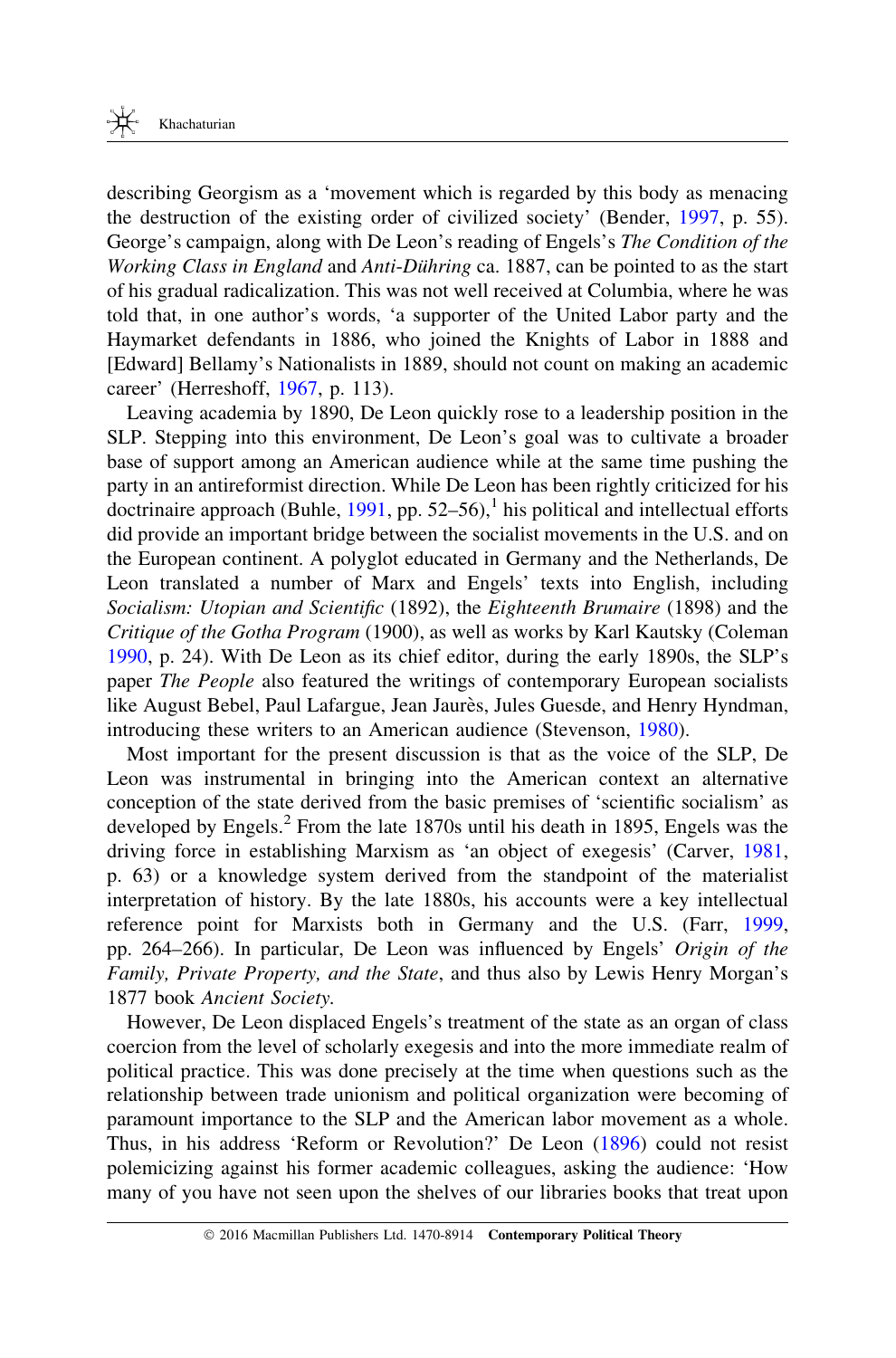the ''History of the State''; upon the ''Limitations of the State''; upon ''What the State Should do and What It Should Not Do''; upon the ''Legitimate Functions of the State,'' and so on into infinity?' For De Leon, such products of the 'vulgar and superficial character of capitalist thought' failed to scientifically define the state or government in comparison to the advances made by Marx, Engels, and Morgan. Due to the general importance of evolutionary theory for the Second International (Carver, [1991](#page-17-0); Pittenger, [1993](#page-20-0); Lloyd, [1997](#page-19-0)), De Leon's account of the state adopted the evolutionistic model of Engels and, in a different sense, of Burgess.<sup>3</sup>

Whereas Burgess invoked the state as the animating spirit of republican institutions and (limited) popular sovereignty, De Leon followed Engels in suggesting that it was an entity whose historical origins lay in the development of private property and class society. The historical emergence of class society from primitive communism required the establishment of the state as an entity appearing to stand over society. The 'political state' was therefore 'that social structure which marks the epoch since which society was ruptured into classes, and class- rule began' and where 'government is an organ separate and apart from production, with no vital function other than the maintenance of the supremacy of the ruling class' (De Leon, [1913a,](#page-18-0) pp. 43, 38). In short, in the modern era 'the governmental administration of capitalism is the State' (De Leon, [1905b\)](#page-18-0). Yet in accordance with the dynamics of social evolution, if 'the political State marks the culmination of the march of the human race from primitive communism to capitalism…the form of government of capitalism must and will be supplanted by another, which shall be the true shadow and reflex of the changed material conditions that mark this third [socialist] revolution' (De Leon, [1905a](#page-18-0)).

De Leon envisioned the organization of the industrial forces and the socialist revolution that followed as bringing about the overthrow of the state. In some texts, he directly invoked Engels in suggesting that the state would wither away with a revolution in the relations of production, writing that while 'Capitalist society requires the political State…in Socialist society the political State is a thing of the past, either withered out of existence by disuse or amputated, according as circumstances may dictate' (De Leon, [1905b](#page-18-0)). Yet in other places, De Leon suggested that the 'political state' would be substituted with an 'industrial state' or 'Industrial Social Order' in which the means of production would be collectively owned and operated by and for the people (De Leon, [1913a,](#page-18-0) p. 38). In this second conception, the new industrial state would remain as a coordinating and administrative – but no longer strictly political – entity: 'The central directing authority will lose all its repressive functions and is bound to reassume the functions it had in the old communities of our ancestors, become again a necessary aid, and assist in production' (De Leon, [1897](#page-18-0)). Placed under the direct control of the industrial unions and no longer possessing a class character, the new state would act on behalf of the entire cooperative commonwealth.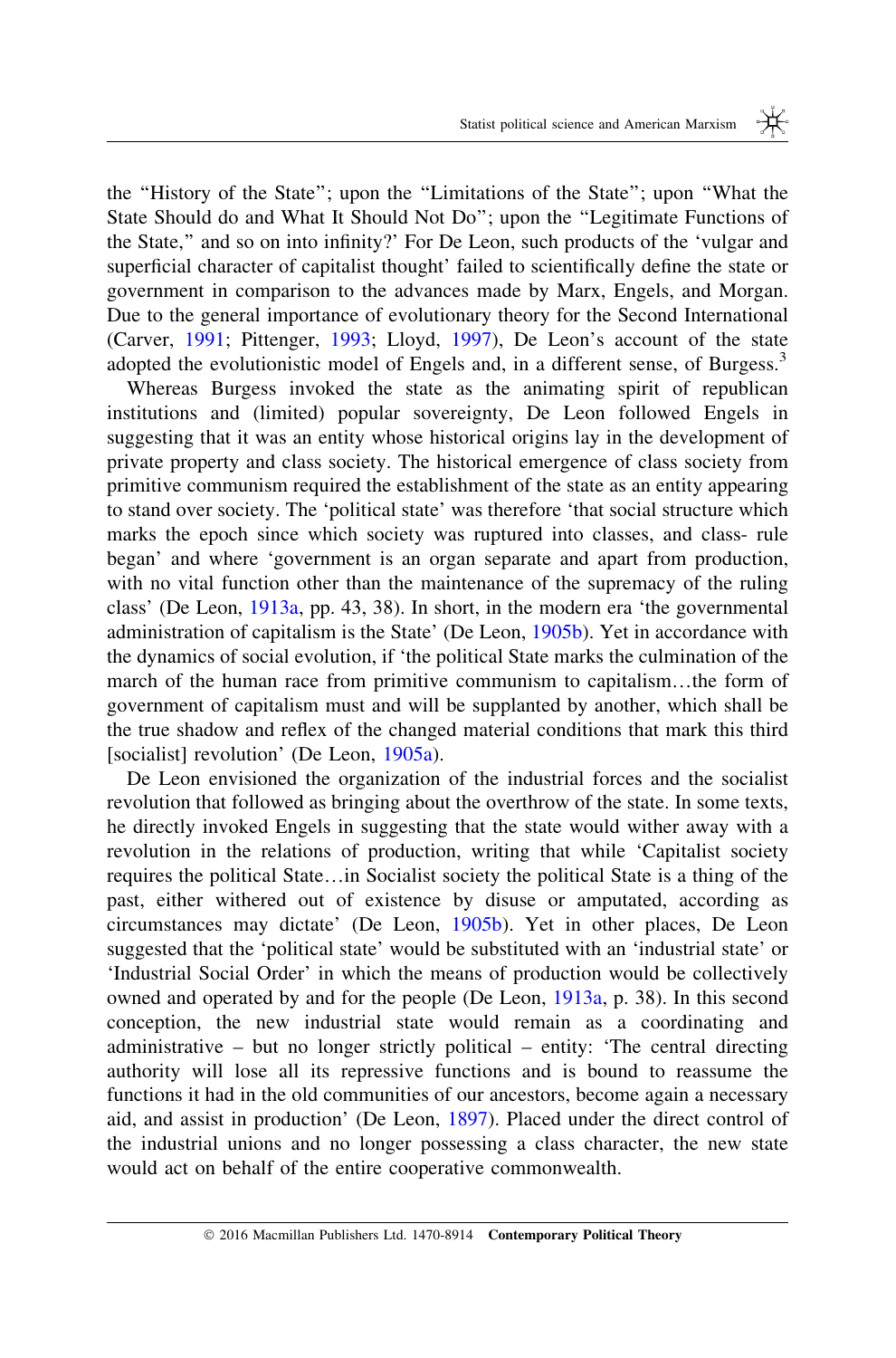In both cases, De Leon opposed gradualist efforts at social reform, criticizing those who supported the nationalization and state ownership of industries (De Leon, [1893](#page-18-0), [1897](#page-18-0)), since this change would simply 'put into the hands of the political State, the State which consists of capitalists, the management of industry' (De Leon, [1913b](#page-18-0), p. 11). This placed De Leon at odds with contemporary Progressives like Richard T. Ely, for whom the state was not an agent of class domination but the means by which the social order could regulate the pernicious effects of laissez faire capitalism (Rodgers, [1998,](#page-20-0) pp. 100–101). Yet if De Leon rejected state socialism, he nevertheless approached the state and its institutions as a terrain on which the jointly economic and political struggle of the working class could occur. As he wrote, echoing Engels [\(1978](#page-18-0)) from ten years earlier on the possibility of an electoral road to power by the SPD, circumstances required the social revolution to partly plot a course through the 'bourgeois shell' of existing political institutions, which meant creating a political organization 'that shall contest the possession of the political robber burg by the capitalist class' (De Leon, [1905b](#page-18-0)). Per Engels, the form of the democratic republic that the state took in America and its guarantee of universal manhood suffrage were conducive to the maturation of the working class (Engels, [1986,](#page-18-0) p. 211). Through its mobilization within the SLP, De Leon envisioned the working class using electoral means to bring the government under their control to establish a socialist cooperative republic (De Leon, [1898](#page-18-0)).

Although De Leon's rivalries with other socialist organizations ultimately kept the SLP from the forefront of the labor movement after the turn of the century (Foner, [1955](#page-18-0), pp. 279–281), throughout his writings he framed the state as a target of political action by grounding it within a broader critique of industrial capitalism. In this sense, De Leon's place in the history of American Marxism and the coinciding of his ideas with the disciplinary formation of American political science provide an important contemporary contrast to the professional statist discourse of the period. Though educated in the tradition of Staatswissenschaft, De Leon's adoption of scientific socialism led him to articulate a representation of the state notably different from the one appearing in the professional scholarship on politics. While the latter sought to fortify existing institutions by representing the state as a unifying political authority, for De Leon, the state was a parasitic obstacle standing in the way of a more authentic form of social coexistence, and needed to be overcome by political struggle. The scientific socialist view thus treated the state as a false universality that depended on an underlying economic dimension and which masked the domination by a ruling class.

From this comparison, we can see that the state appeared as a multifaceted and contested concept, figuring into the framework of rival discourses concerning legitimacy and political agency. As De Leon wrote, 'we Socialists know that if government is to be at all justified it is upon the ground of the protection it affords to the people; and we also know that, under the capitalist system, the ''people'' who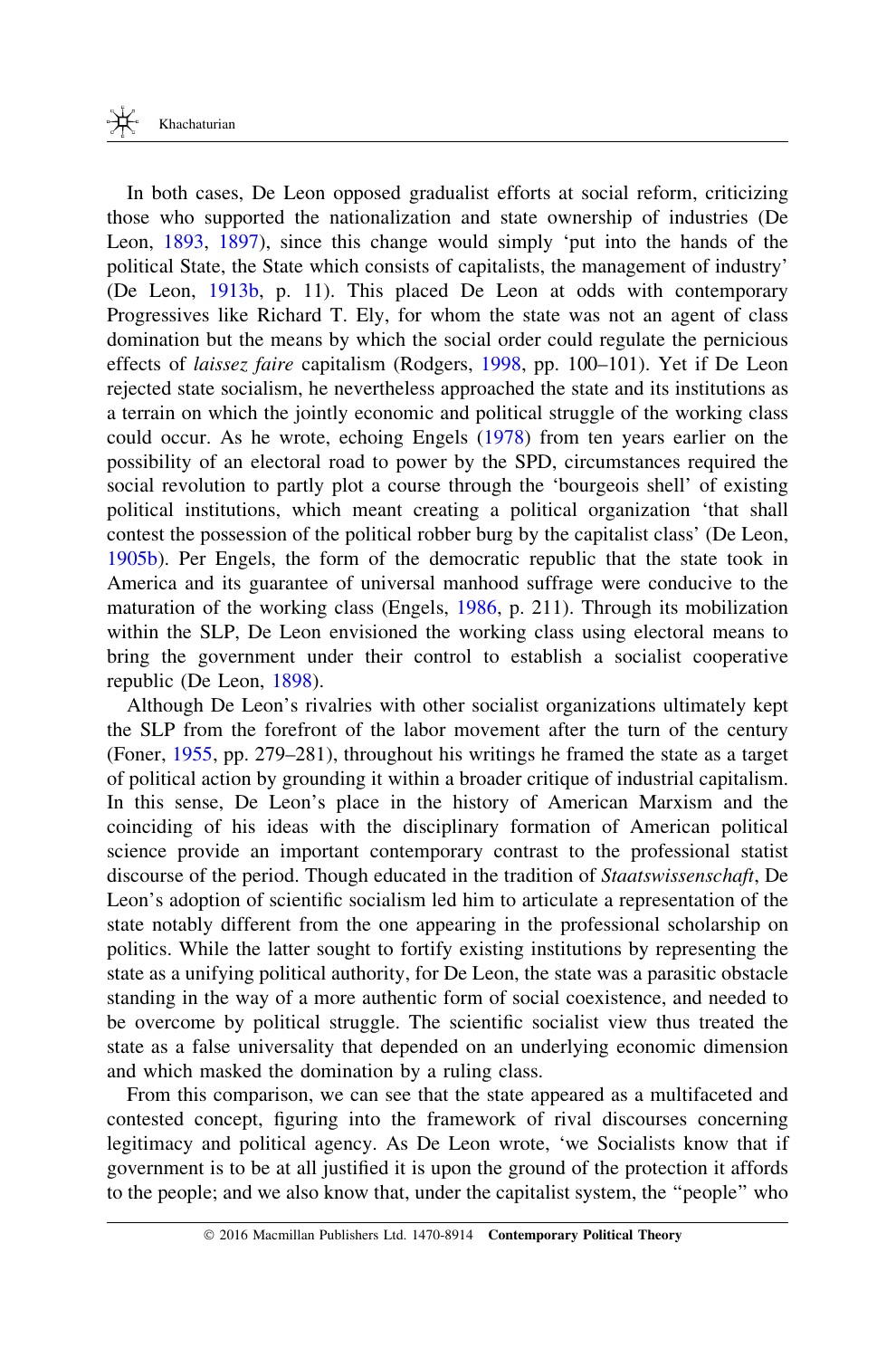count are not the workers…the advantage to be derived from the theory of protection does not extend to the workers, to the majority of the people' (De Leon, [1904](#page-18-0)). To be sure, De Leon's fixation on the class struggle still renders such formulations problematic, for one can rightly ask who counted among 'the people' or 'the workers' here. Since De Leon's political strategy was premised on the electoral mobilization of the working class, it hardly touched upon the contemporary issues of women's suffrage and the suppression of African-American suffrage in the Jim Crow south. Thus, like the political scientists' view of popular sovereignty, the Marxist view of the class struggle was also premised upon forms of identity-based exclusion that were woven into the fabric of the labor movement and American society at the time. Even so, such blind spots provide additional evidence that the contesting interpretations of the state presented here were enmeshed in a broader set of social tensions characteristic of the late nineteenth-century U.S., and that the state was the conceptual medium through which normative visions of the political order were articulated.

#### The Critique of Socialism

As the prospect of socialism in America became a more prominent threat during the last two decades of the nineteenth century, recently established departments of political science fostered a professional language of politics and the state through which a normative order combating these ideas was enacted. Scholarly treatments of the political economy of Marxism and socialism appeared in journals like PSQ from the 1880s onward (e.g., Osgood, [1886](#page-20-0); Gunton, [1889](#page-19-0); Simkhovitch, [1908](#page-20-0)). One of the earliest treatments of socialism and the state was in Woolsey's Communism and Socialism. Woolsey maintained that while the role of the constitutional state was to act as a neutral arbiter between competing class interests, the socialist state was destined to take on an unlimited form, for 'unlimited governments are more like one another, whether they be called monarchies or oligarchies or democracies, than they are each like to a limited government of their own name' (Woolsey, [1880](#page-20-0), p. 232). Like Lieber before him, Woolsey suggested that the abolition of private property would transform the state from a 'great community' into an organization that 'should usurp the most important functions of society' and constantly enforce its judgments through coercion (Woolsey, [1880](#page-20-0), pp. 7, 270). The state would not disappear with the socialist order, but instead 'have all the powers now distributed through society in their highest potence' (Woolsey, [1880](#page-20-0), p. 13).

In contrast to this unlimited state, Woolsey envisioned the main purpose of the constitutionally limited state to be the representation of the general interest and the administration of justice, including the enforcement of fair contracts between parties. Woolsey recognized that contractual agreements between capital and labor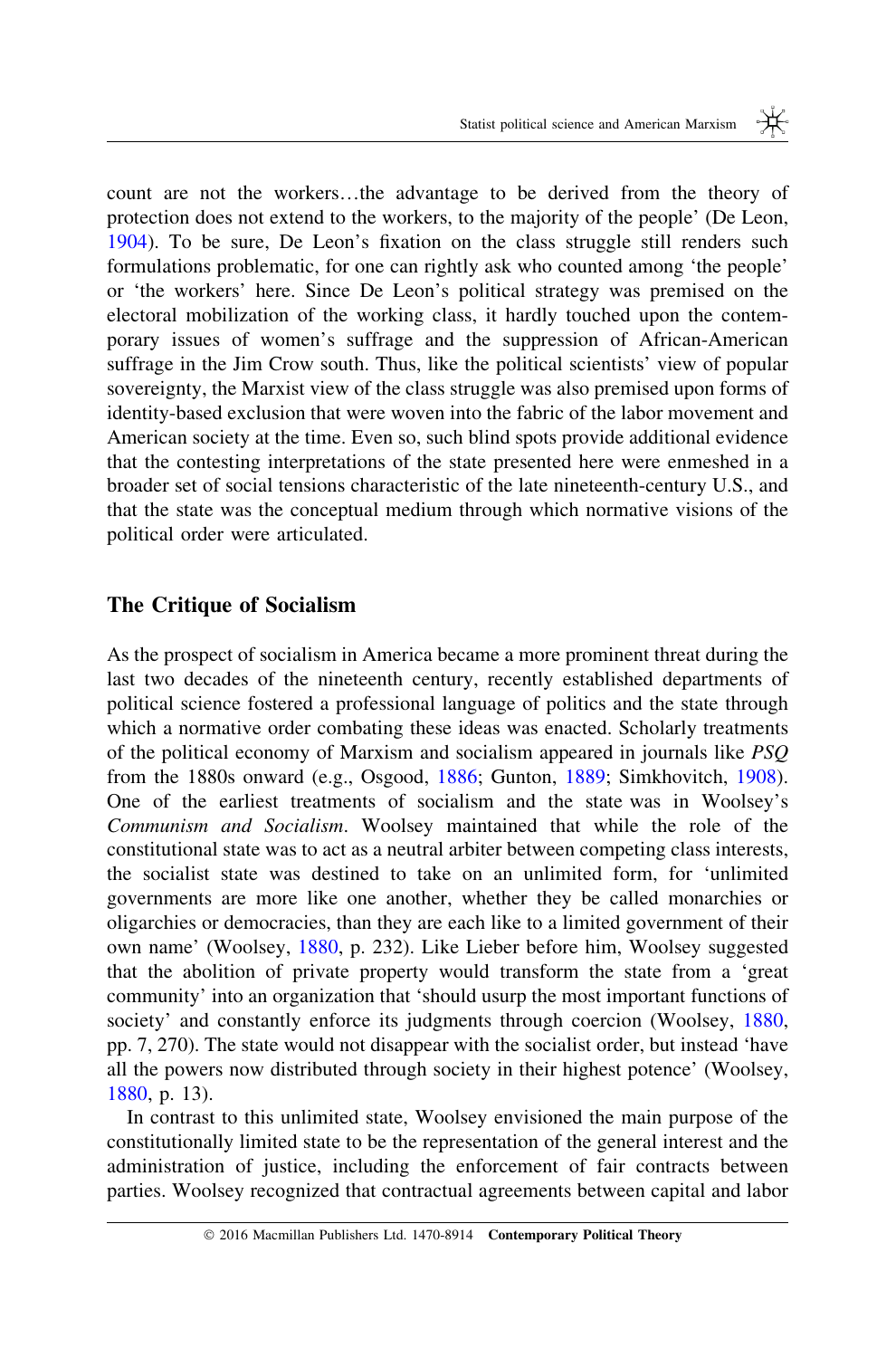frequently benefited the former, which 'needs little more aid than that furnished by the free use of courts and the freedom to change its form and place at will without interference on the part of the state,' while 'the interests of the laboring class need the state's protection, in order that in a strife with capital it may not be oppressed'. However, he cautioned that 'no class of persons has any right to the care or aid of the state more than another; the laborer cannot claim it at the expense of the other portions of society' (Woolsey, [1889](#page-20-0), pp. 220–221). Given the crucial role of the court system in constraining the labor movement during the nineteenth century (Orren, [1991;](#page-20-0) Hattam, [1993](#page-19-0)), Woolsey's remarks provide one example of how the representation of a neutral state and public law at the time actually validated the inequalities of civil society.

In addition, Woolsey recognized that the country's development into an industrial power had transformed the pre-Civil War social order, destroying the economic competitiveness of craftsmen while at the same time 'the growth of a feeling of liberty and of equal political rights aggravates the evil working of this necessary state of things' (Woolsey, [1889,](#page-20-0) p. 305). Under such social conditions, the people were especially liable to succumb to demagoguery. For this reason, socalled 'political rights' such as suffrage and the holding of office were qualitatively different than the personal rights of property and contract (Woolsey, [1889](#page-20-0), pp. 27–28), and thus not guaranteed equally to all members of society. For this reason, Woolsey maintained that there was no natural right to suffrage, limiting it to men aged over twenty-one and excluding women, criminals, and 'those classes without intelligence or property or character' (Woolsey, [1889](#page-20-0), p. 301). Once again, the state was presented as insulated from the demands of civil society and the rising sentiments of social and political equality that had emerged with the onset of industrialization.

Writing during high point of the Gilded Age, Burgess was also aware of the danger that industrialization posed for the country in terms of class politics. The demand for political equality verged dangerously close to establishing the tyranny of society, by opening the doors to the political participation of the working class, women, and racial minorities. Claiming to have first heard the 'vicious nonsense' of socialism at German universities, Burgess recognized that industrialization created an inherent class antagonism (Brown, [1951](#page-17-0), pp. 157–160). Although he was a proponent of a strong national union, Burgess held reservations about 'the expansion of governmental powers at the will of the government itself', stemming from what he saw in Germany as the rising tide of 'the doctrines of socialism, which advocated the capture of the government by the masses, through an indiscriminate suffrage, and its use for the distribution of the wealth of the classes, or for conducting or controlling business enterprises' (Burgess, [1895](#page-17-0), p. 411). Likely thinking of the SPD's electoral gains over the five years since the antisocialist laws were lifted, Burgess worried that should the working class majority capture the power of government, it would only be a matter of time before it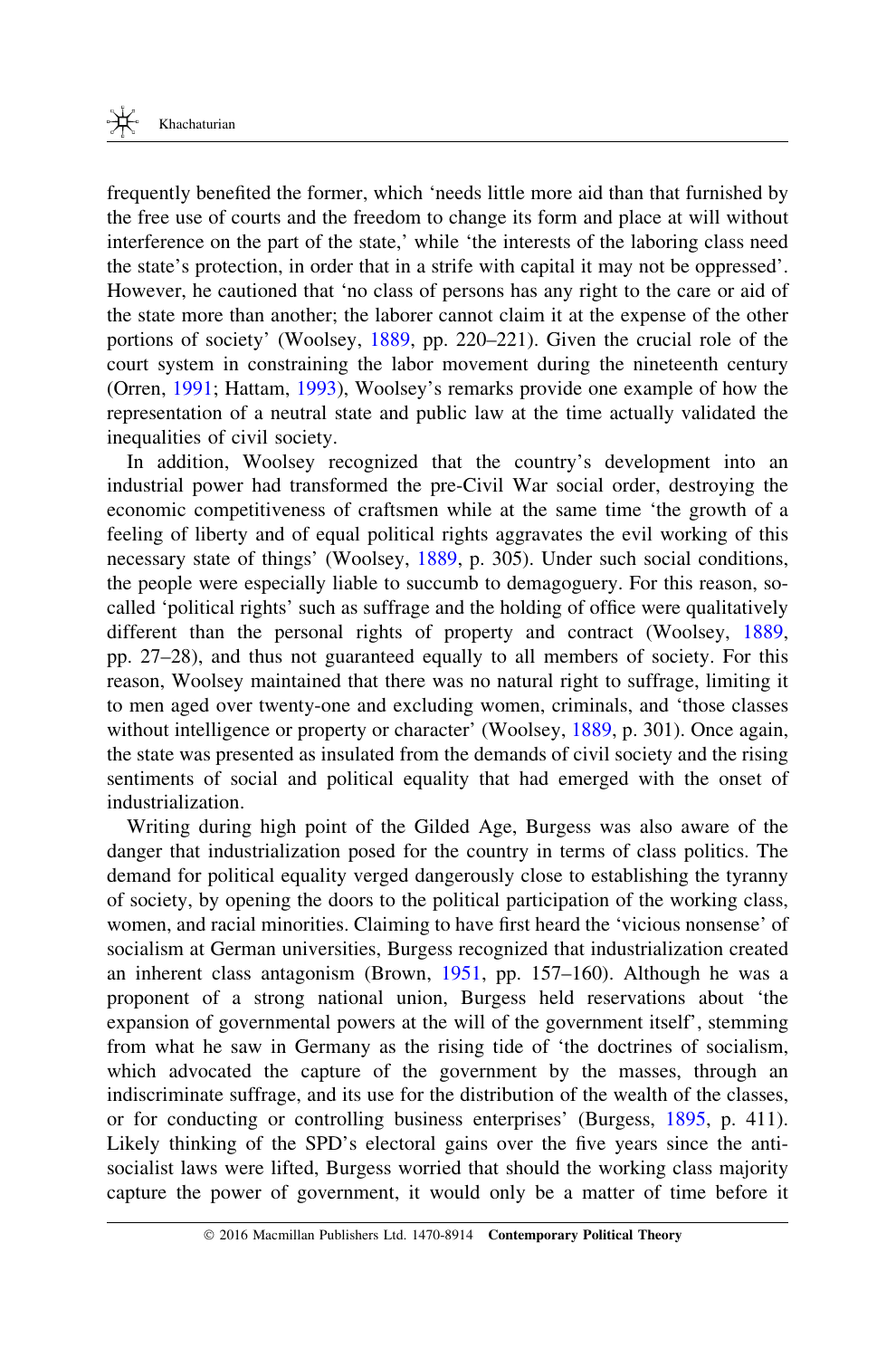attempted to expropriate the propertied minority. The prospect of electoral socialism in America risked destabilizing the state and the guarantees of individual liberty that it could provide, and proponents of revolution were 'enemies in principle of the American republic and of the political civilization of the world' (Burgess, [1895,](#page-17-0) p. 425).

The conception of the American state held by these scholars combined national unity, skepticism of democracy, and a belief in the innate logic of the historical development of Western civilization. By drawing attention to the problems of universal suffrage, the potential for despotic government, and the redistribution of property, they sought to protect the political order from the ideologies that were appearing during America's transition from an agrarian republic to an industrial empire. Most importantly, in defining the American state vis-à-vis the rival conception of political order held by socialist challengers, they established the purpose of political science as a training ground for expert civil servants and public leaders who would be unlikely to critique American political institutions and their legitimacy (Ross, [1991,](#page-20-0) p. 229).

The latter held true even after the turn of the century and the growth of the Progressive Movement, once the juridical–historical approach to the state developed by Burgess and his contemporaries began to give way to a greater focus on the study of groups and the dynamics of mass politics and public opinion (e.g., Bentley, [1908](#page-17-0)). While in his 1904 inaugural speech as the first president of APSA Frank Goodnow ([1904](#page-19-0), p. 37) could still introduce the purpose of political science as the 'realization of the State will', by the conclusion of World War I the state was increasingly seen as a 'Teutonic' and metaphysical concept imported from Germany rather than a notion that accurately described the unique social and political conditions of the U.S. (Oren, [2003](#page-20-0)).4 Gradually replacing the old views was a newer generation of political science scholarship less concerned with the state than with the more concrete processes mediating between the people and their government, such as elections and legislative behavior (Gunnell, [1995](#page-19-0); Ciepley, [2000;](#page-17-0) Stears, [2002](#page-20-0)).

Yet even as the older theories of the state were falling out of favor, Progressive scholars continued to appeal to it for promoting social cooperation between classes and remedying the inequalities of the Gilded Age (Balogh, [2009](#page-17-0), pp. 352–378). In that regard, Charles Merriam [\(1920](#page-20-0), p. 357) could plausibly claim that the socialist theory of the state 'deeply influenced the general course of political thought in America', despite never being widely adopted. However, Marxism remained just one part of a broad tapestry of progressive, social democratic, and radical standpoints (Kloppenberg, [1986](#page-19-0); Rodgers, [1998](#page-20-0)). The relative marginalization of radical socialist perspectives such as De Leon's from the academic discourse of political science ensured that the Progressive movement adopted a more benign understanding of the state, as a harmonizer of diverging social interests rather than an agent of class domination. Progressives like Richard Ely channeled the anticapitalist tendencies in their work 'into the safe and sane complexities of emerging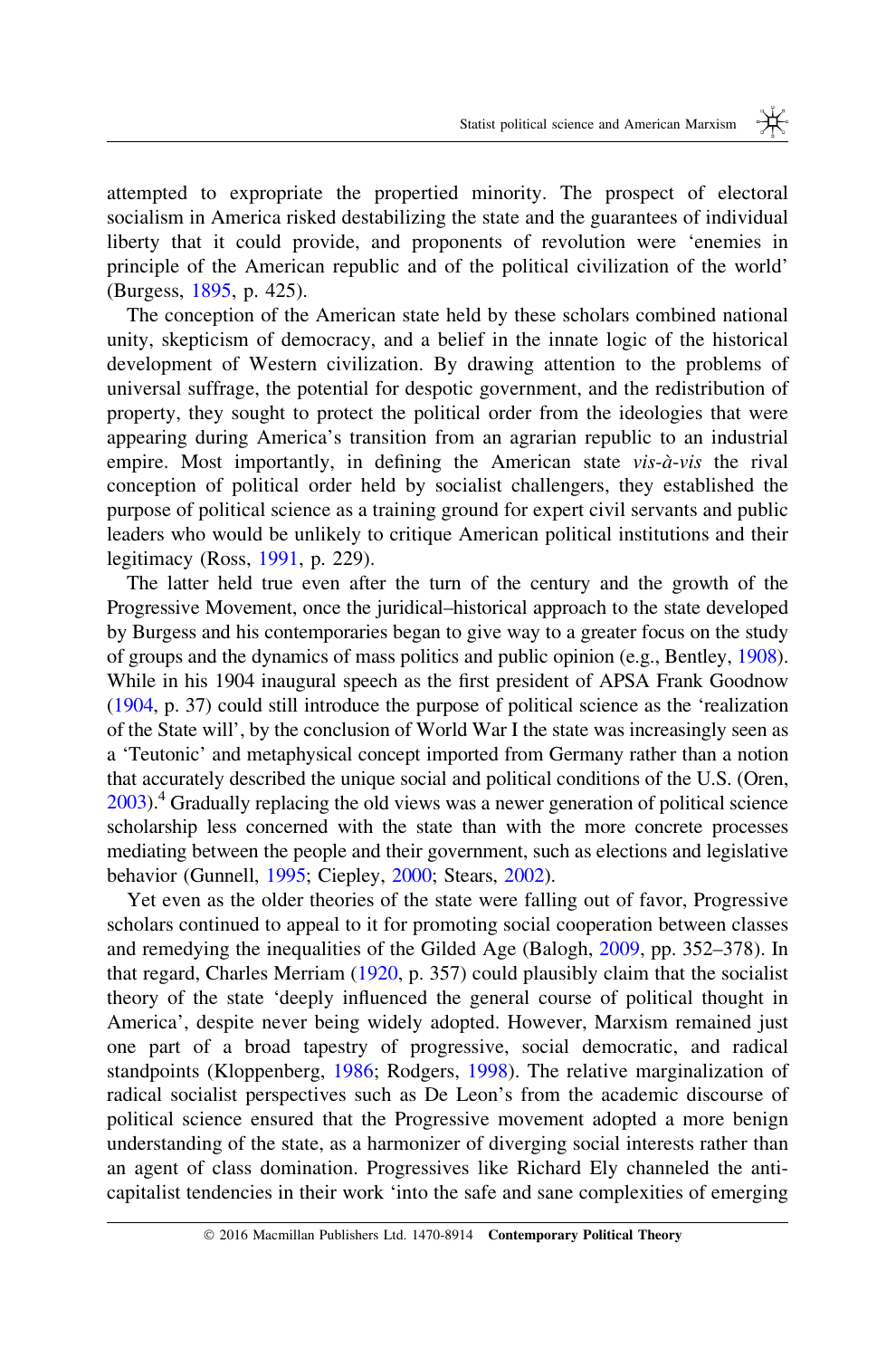academic discourse and professional social science' (Seidelman, [2015](#page-20-0), p. 24). When they were made, critiques of the social order coming from the academic establishment were more inclined to see the state as a solution for the inequalities of industrial capitalism, rather than as one of its symptoms.

## The State and the Discipline

Roughly one hundred years after the developments depicted here, Theodore Lowi's ([1993\)](#page-20-0) presidential address to APSA observed that 'American political science is itself a political phenomenon and, as such, is a product of the American state'. While political theorists and historians of the social sciences have previously examined this connection between the disciplinary history of political science and the project of building a national American state, this article has argued that the growing prominence of radical socialist ideas, among other overlapping political and social tensions, also had a formative effect on this process. By bringing the history of radical socialism in the U.S. into dialogue with the intellectual origins of political science, it is possible to draw some conclusions about how the study of politics came to be institutionalized as a field of knowledge and about the ideological role that it played for American state-formation.

First, the proximity and coexistence of two distinct understandings of the state in relation to the social order, and the exclusion of one of these from the framework of systematic political knowledge, illustrates how one of the modern social sciences was enmeshed within the social tensions of its time. Studies addressing state formation, democratization, and the diversity of intellectual traditions in the U.S. (e.g., Smith, [1999](#page-20-0); Jacobs and King, [2009](#page-19-0); King et al., [2009\)](#page-19-0) have highlighted the unevenness and complexity of American political development, refuting the narrative of American exceptionalism and the 'stifling hegemony of liberalism in American politics' (Orren and Skowronek, [2004,](#page-20-0) p. 72). In line with these arguments, this article shows that as older notions of rights, citizenship, and liberty came under question in the second half of the nineteenth century, the political science discipline did not remain immune to these social conflicts; instead, it developed a particular normative conception of republican government and the state. In the process, political science was constructed as a professionally legitimate, state-supporting field, having demarcated itself from more critical political discourses. The result of this exclusion of competing viewpoints at a formative time in the discipline's history helped bind it closer to the state-building enterprise from the Progressive Era into the twentieth century.

Furthermore, examining this moment in disciplinary history through the competing interpretations given to the state also underscores this concept's ongoing importance. One of the defining features of the modern era has been the way the state has acted as an ideological mediator between concept and reality,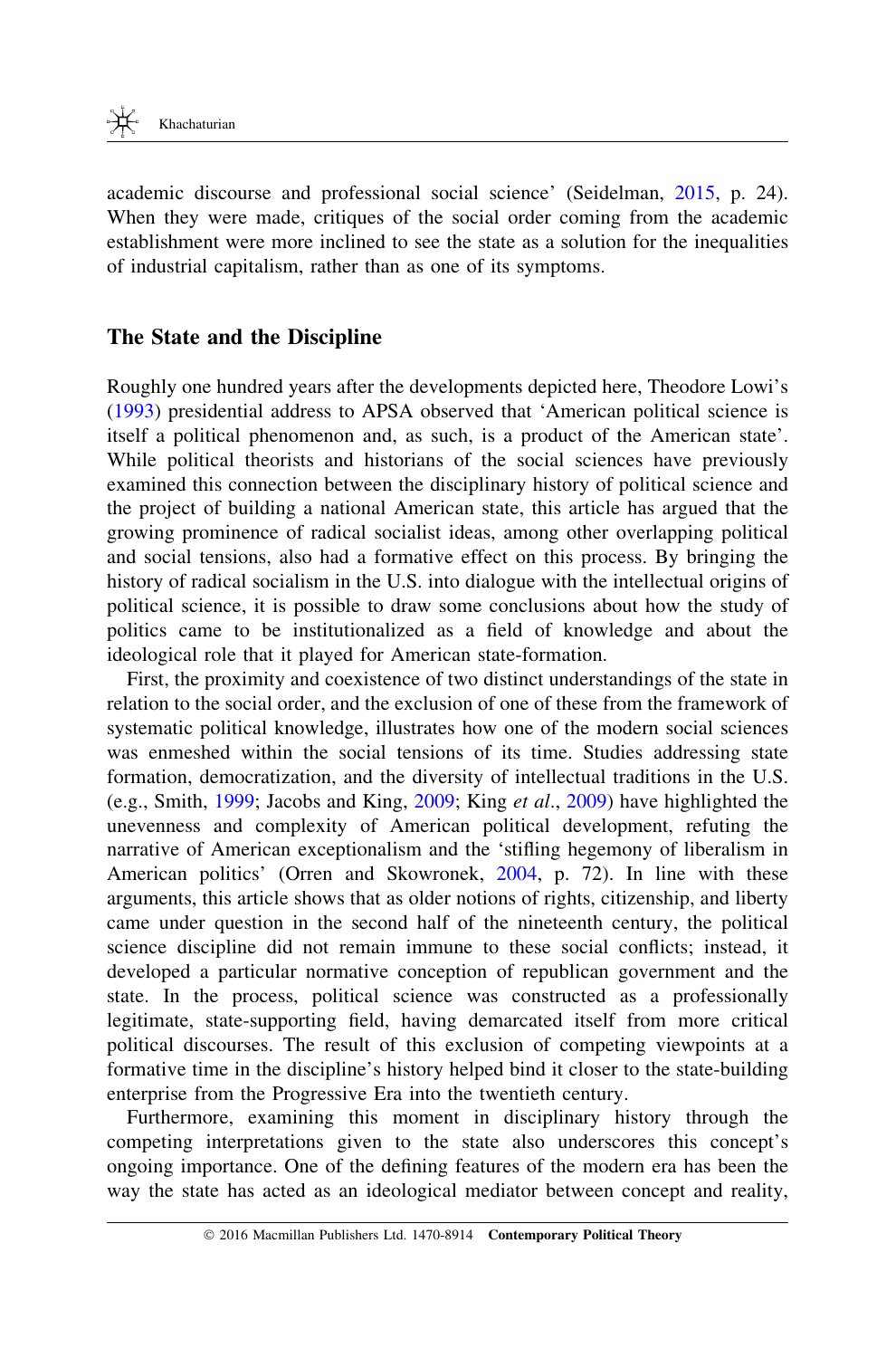giving a semblance of unity, coherence, and authority to political institutions (Bartelson, [2001](#page-17-0)). The processes of state formation and consolidation in the eighteenth and nineteenth centuries would have been impossible without the accompanying discourses about the state as a new type of political entity (Jessop, [1990](#page-19-0), p. 347). In terms of the case studied here, it is important to note how different discourses about the state were used to publicly articulate competing responses to the social conflicts spurred by industrialization, as well as competing normative visions of the polity. This comparison highlights the essentially contested nature of the state as a discursive construct, and the manner in which theorizing the state is itself frequently a political act laden with practical consequences for the development of political institutions. As disciplinary historians, scholars of American political development, and political theorists all continue to study the relationship between political institutions and the discourses and ideologies by which they are represented, past examples can help clarify how the formation of key political concepts and the academic practices through which they are cultivated are themselves affected by a multitude of internal tensions and contestations.

## Acknowledgements

The author wishes to thank Terrell Carver and two anonymous reviewers for Contemporary Political Theory. He also wishes to thank Jeffrey C. Isaac, James Farr, John G. Gunnell, Ira Katznelson, Simon Stacey, Laura C. Bucci, Samuel F. Müller, Brendon Westler, as well as his colleagues in the Department of Political Science at the Indiana University and the participants in the Graduate Student Conference in Political Theory at Northwestern University, all of whom provided constructive comments that helped to improve previous drafts of this article.

## About the Author

Rafael Khachaturian is a Ph.D. candidate in the Department of Political Science at Indiana University, Bloomington. His current research focuses on the history of American political science, examining the revival of interest in the concept of the state that took place within the discipline alongside its reception of Marxist state theory from the 1960s onward. His broader research interests include modern and contemporary political thought, critical theory, and democratic theory. His works have also been published in journals such as Polity, Historical Materialism, Logos and Science & Society.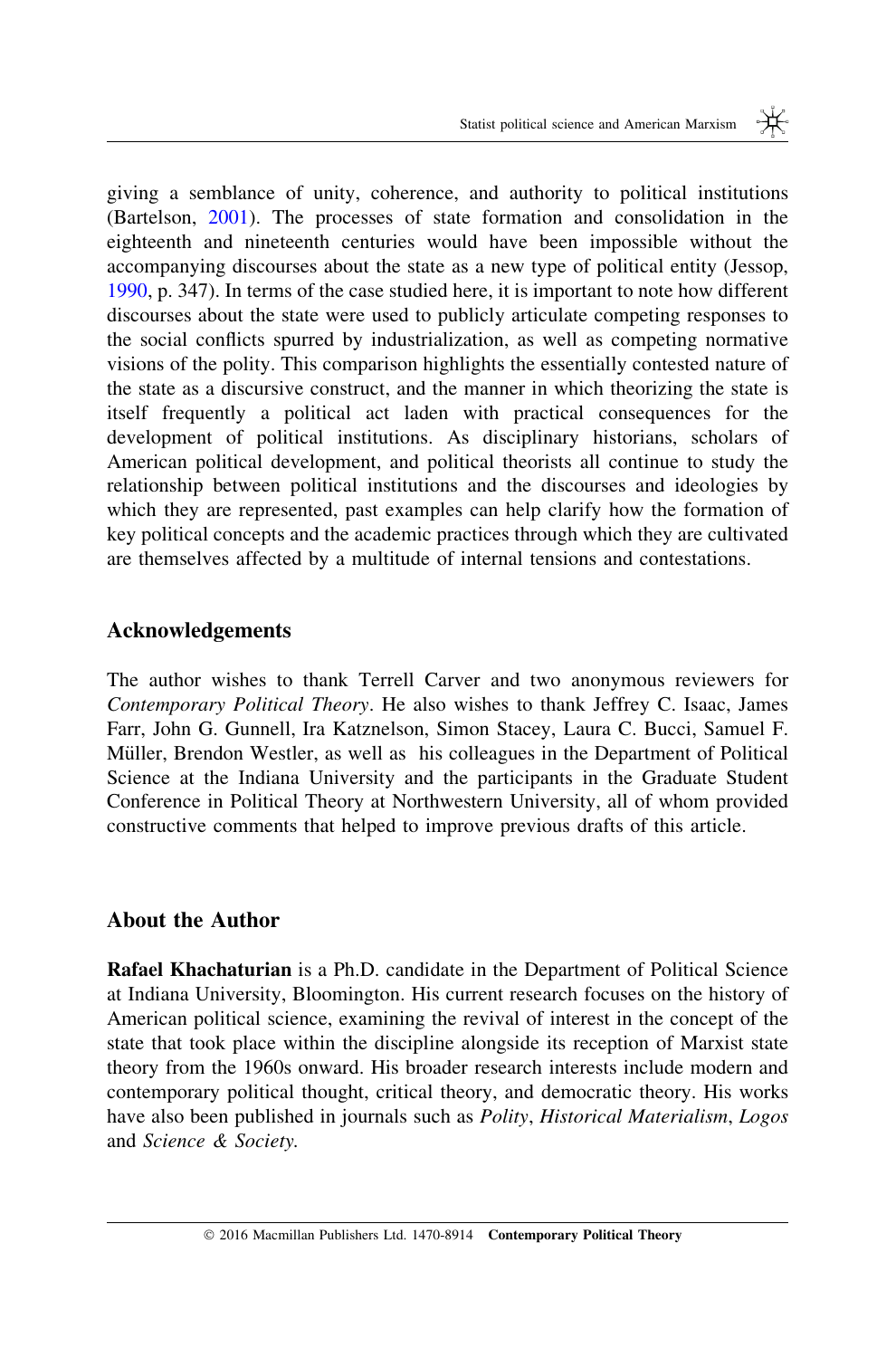#### <span id="page-17-0"></span>**Notes**

- 1 In 1894 Engels complained to Sorge that the German-American Socialists (i.e., the SLP) had reduced the Marxist theory of development to a 'mere orthodoxy…to be forced down the throats of the workers at once' (Engels, [1894](#page-18-0)).
- 2 Marx's discussions of the state, spanning such diverse texts as the Critique of Hegel's Philosophy of Right, The Communist Manifesto, The Eighteenth Brumaire of Louis Bonaparte, The Civil War in France, and the Critique of the Gotha Programe prevent the formation of a coherent unity to be called 'the Marxist theory of the state' (Barrow, 2000). Engels' systematization of this aspect of Marx's thought took on additional political and theoretical importance for Marxist movements prior to World War I. Among Engels's important works during that period touching upon the state were Anti-Dühring (1878; translated into English in 1907), Socialism: Utopian and Scientific (1880; translated 1892), The Origin of the Family, Private Property, and the State (1884; translated 1902), and Ludwig Feuerbach and the End of Classical German Philosophy (1886; translated 1903).
- 3 One of the first and most popular works to adapt German socialism into the American context was Laurence Gronlund's The Cooperative Commonwealth, which had a decidedly evolutionary tone, praising the socialist state as 'literally an organism, personal and territorial' (Gronlund, [1884](#page-19-0), p. 81).
- 4 John Dewey continued to refer to 'the pluralistic state' and 'the Democratic State' well into the 1920s. However, even Dewey, who familiarized himself with the basics of Marxism in the 1890s (Farr, [1999](#page-18-0)), voiced criticism of how the German intellectual tradition exalted the state as an ethical entity (Dewey, [1915;](#page-18-0) see also Emerson, [2015\)](#page-18-0).

## References

- Adcock, R. (2014) Liberalism and the Emergence of American Political Science: A Transatlantic Tale. New York: Oxford University Press.
- Balogh, B. (2009) A Government out of Sight: The Mystery of National Authority in Nineteenth-Century America. New York: Cambridge University Press.
- Barrow, C. (2000) The Marx problem in Marxian state theory. Science & Society 64(1): 87-118.

Bartelson, J. (2001) The Critique of the State. New York: Cambridge University Press.

- Bederman, G. (1995) Manliness and Civilization: A Cultural History of Gender and Race in the United States, 1880-1917. Chicago: University of Chicago Press.
- Bender, T. (1997) Intellect and Public Life: Essays on the Social History of Academic Intellectuals in the United States. Baltimore: The Johns Hopkins University Press.
- Bentley, A. (1908) The Process of Government: A Study of Social Pressures. Chicago: University of Chicago Press.
- Brown, B. (1951) American Conservatives: The Political Thought of Francis Lieber and John W. Burgess. New York: Columbia University Press.
- Buhle, P. (1991) Marxism in the United States: Remapping the History of the American Left. London: Verso.
- Burgess, J. (1890) Political Science and Comparative Constitutional Law. Vol. I: Sovereignty and Liberty. New York: Baker and Taylor Company.
- Burgess, J. (1895) The ideal of the American Commonwealth. Political Science Quarterly 10(3): 404–425.

Carver, T. (1981) Engels. Oxford: Oxford University Press.

Carver, T. (1991) Friedrich Engels: His Life and Thought. New York: St. Martin's Press.

Ciepley, D. (2000) Why the state was dropped in the first place: A prequel to Skocpol's 'bringing the state back in'. Critical Review 14(2–3): 157–213.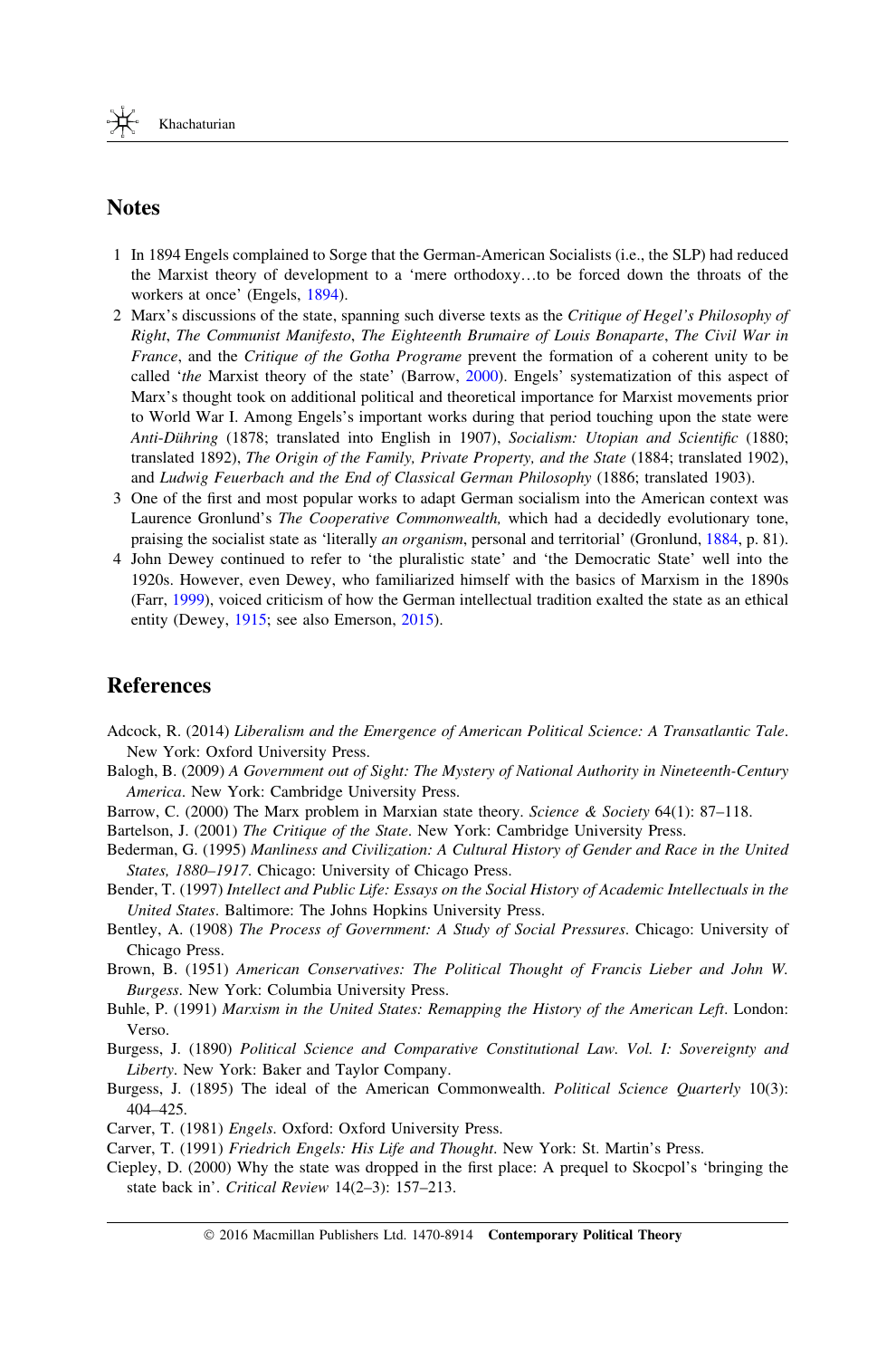- <span id="page-18-0"></span>Coleman, S. (1990) Daniel De Leon. Manchester: Manchester University Press.
- De Leon, D. (1886) The Conference at Berlin on the West-African question. Political Science Quarterly 1(1): 103–139.
- De Leon, D. (1893) State socialism—take warning! The People 3(40). [https://www.marxists.org/archive/](https://www.marxists.org/archive/deleon/pdf/1893/1893_dec31.pdf) [deleon/pdf/1893/1893\\_dec31.pdf](https://www.marxists.org/archive/deleon/pdf/1893/1893_dec31.pdf).
- De Leon, D. (1896) Reform or revolution? [https://www.marxists.org/archive/deleon/works/1896/](https://www.marxists.org/archive/deleon/works/1896/960126.htm) [960126.htm](https://www.marxists.org/archive/deleon/works/1896/960126.htm).
- De Leon, D. (1897) State Capitalism. The People 7(22). [https://www.marxists.org/archive/deleon/pdf/](https://www.marxists.org/archive/deleon/pdf/1897/1897_aug29.pdf) [1897/1897\\_aug29.pdf](https://www.marxists.org/archive/deleon/pdf/1897/1897_aug29.pdf).
- De Leon, D. (1898) What Means This Strike? [https://www.marxists.org/archive/deleon/works/1898/](https://www.marxists.org/archive/deleon/works/1898/980211.htm) [980211.htm](https://www.marxists.org/archive/deleon/works/1898/980211.htm).
- De Leon, D. (1904) The Burning Question of Trades Unionism. [https://www.marxists.org/archive/](https://www.marxists.org/archive/deleon/pdf/1904/BurnQuest.pdf) [deleon/pdf/1904/BurnQuest.pdf.](https://www.marxists.org/archive/deleon/pdf/1904/BurnQuest.pdf)
- De Leon, D. (1905a) Morgan and the 'Federalist'. Daily People. [https://www.marxists.org/archive/](https://www.marxists.org/archive/deleon/works/1905/050906.htm) [deleon/works/1905/050906.htm.](https://www.marxists.org/archive/deleon/works/1905/050906.htm)
- De Leon, D. (1905b) Socialist Reconstruction of Society. [https://www.marxists.org/archive/deleon/](https://www.marxists.org/archive/deleon/works/1905/050710.htm) [works/1905/050710.htm](https://www.marxists.org/archive/deleon/works/1905/050710.htm).
- De Leon, D. (1913a) Industrial Unionism: Selected Editorials. Mountain View, CA: Socialist Labor Party of America. [http://slp.org/pdf/de\\_leon/ddlother/ind\\_unionism.pdf.](http://slp.org/pdf/de_leon/ddlother/ind_unionism.pdf)
- De Leon, D. (1913b) Capitalism versus Socialism: De Leon-Berry Debate. Mountain View, CA: Socialist Labor Party. <https://www.marxists.org/archive/deleon/pdf/1913/capitalismvssocialism.pdf>.
- Dewey, J. (1915) German Philosophy and Politics. Rahway, NJ: Henry Holt and Co.
- Dryzek, J. (2006) Revolutions without enemies: Key transformations in political science. American Political Science Review 100(4): 487–492.
- Emerson, B. (2015) The democratic reconstruction of the Hegelian State in American progressive political thought. The Review of Politics 77(4): 545–574.
- Engels, F. (1894) Letter to F. Sorge. [https://www.marxists.org/archive/marx/works/1894/letters/94\\_05\\_](https://www.marxists.org/archive/marx/works/1894/letters/94_05_12.htm) [12.htm.](https://www.marxists.org/archive/marx/works/1894/letters/94_05_12.htm)
- Engels, F. (1978 [1895]) The tactics of Social Democracy. In: R. Tucker (ed.) The Marx-Engels Reader. New York: W.W. Norton.
- Engels, F. (1986 [1884]) The Origin of the Family, Private Property and the State. London: Penguin.
- Engels, F. (1990 [1893]) Letter to Friedrich A. Sorge. In: F. Mecklenburg and M. Stassen (eds.) German Essays on Socialism in the Nineteenth Century. New York: Continuum.
- Engels, F. (2009 [1887]) The Condition of the Working Class in England. New York: Oxford University Press.
- Farr, J. (1993) Political science and the state. In: J. Farr and R. Seidelman (eds.) Discipline and History: Political Science in the United States. Ann Arbor, MI: University of Michigan Press.
- Farr, J. (1999) Engels, Dewey, and the reception of Marxism in America. In: M. Steger and T. Carver (eds.) Engels After Marx. University Park, PA: The Pennsylvania State University Press.
- Farr, J. (2003) Political science. In: T. Porter and D. Ross (eds.) The Cambridge History of Science: The Modern Social Sciences, Vol. VII. New York: Cambridge University Press.
- Farr, J. (2007) The historical science(s) of politics: The principles, association, and fate of an American discipline. In: R. Adcock, M. Bevir and S. Stimson (eds.) Modern Political Science: Anglo-American Exchanges Since 1880. Princeton: Princeton University Press.
- Farr, J. and Ball, T. (2015) The Manifesto in political theory: Anglophone translations and liberal receptions. In: T. Carver and J. Farr (eds.) The Cambridge Companion to The Communist Manifesto. New York: Cambridge University Press.
- Fine, J. and Tichenor, D. (2009) A movement wrestling: American labor's enduring struggle with immigration, 1866–2007. Studies in American Political Development 23(1): 84–113.
- Foner, P. (1955) History of the Labor Movement in the United States, Vol. II. New York: International Publishers.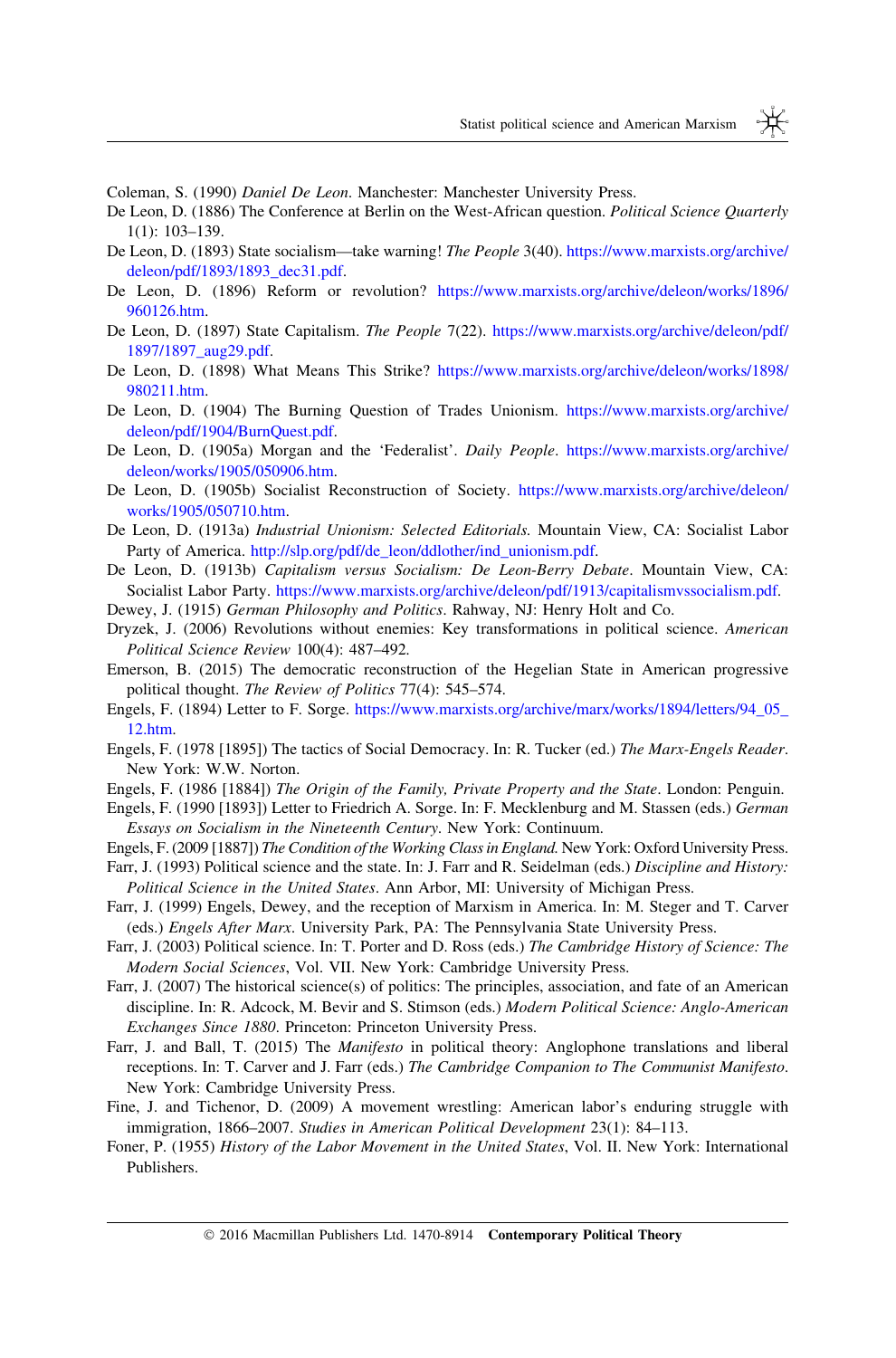- <span id="page-19-0"></span>Freidel, F. (1947) Francis Lieber: Nineteenth Century Liberal. Baton Rouge: Louisiana State University **Press**.
- Fries, S. (1973) Staatstheorie and the new American science of politics. Journal of the History of Ideas 34(3): 391–404.
- Goodnow, F. (1904) The work of the American Political Science Association. Proceedings of the American Political Science Association, Vol. 1: 35–46.
- Gourevitch, A. (2014) From Slavery to the Cooperative Commonwealth: Labor and Republican Liberty in the Nineteenth Century. New York: Cambridge University Press.
- Gronlund, L. (1884) The Cooperative Commonwealth: An Exposition of Modern Socialism. Boston: Lee and Shepard Publishers.
- Gunnell, J. (1991) In search of the state: Political science as an emerging discipline in the U.S. In: P. Wagner, B. Wittrock and R. Whitley (eds.) Discourses on Society: The Shaping of the Social Science Disciplines. Dordrecht: Kluwer.
- Gunnell, J. (1995) The declination of the 'state' and the origins of American pluralism. In: J. Farr, J. Dryzek, and S. Leonard (eds.) Political Science in History: Research Programs and Political Traditions. New York: Cambridge University Press.
- Gunton, G. (1889) The economic basis of socialism. *Political Science Quarterly* 4(4): 563–591.
- Hattam, V. (1993) Labor Visions and State Power: The Origins of Business Unionism in the United States. Princeton: Princeton University Press.
- Herbst, J. (1965) The German Historical School in American Scholarship. Ithaca, NY: Cornell University Press.
- Herreshoff, D. (1967) American Disciples of Marx: From the Age of Jackson to the Progressive Era. Detroit: Wayne State University Press.

Jacobs, L. and King, D. (eds.) (2009) The Unsustainable American State. New York: Oxford University Press.

- Jessop, B. (1990) State Theory: Putting the Capitalist State in Its Place. University Park, PA: The Pennsylvania State University Press.
- Keil, H. (2001) German working-class radicalism after the civil war. In: F. Trommler and E. Shore (eds.) The German-American Encounter: Conflict and Cooperation Between Two Cultures, 1800–2000. New York: Berghahn Books.
- King, D. (2005) The Liberty of Strangers: Making the American Nation. Oxford: Oxford University Press.
- King, D., Lieberman, R., Ritter, G. and Whitehead, L. (eds.) (2009) Democratization in America: A Comparative-Historical Analysis. Baltimore: The Johns Hopkins University Press.
- Kloppenberg, J. (1986) Uncertain Victory: Social Democracy and Progressivism in European and American Thought, 1870–1920. Oxford: Oxford University Press.
- Lause, M. (1992) The American radicals and organized Marxism: The initial experience, 1869–1874. Labor History 33(1): 55–80.
- Leonard, S. (1995) The pedagogical purposes of a political science. In: J. Farr, J. Dryzek and S. Leonard (eds.) Political Science in History: Research Programs and Political Traditions. New York: Cambridge University Press.
- Lieber, F. (1841) Essays on Property and Labour. New York: Harper & Brothers.
- Lieber, F. (1882 [1871]) Letter to Franz von Holtzendorff. In: T. Perry (ed.) The Life and Letters of Francis Lieber. Boston: James R. Osgood and Co.
- Lieber, F. (1911 [1839]) Manual of Political Ethics Vol. I. Philadelphia: J.B. Lippincott.
- Lieber, F. (1993 [1858]) History and political science, necessary studies in free countries. In: J. Farr and R. Seidelman (eds.) Discipline and History: Political Science in the United States. Ann Arbor, MI: University of Michigan Press.
- Lloyd, B. (1997) Left Out: Pragmatism, Exceptionalism, and the Poverty of American Marxism, 1890–1922. Baltimore: The Johns Hopkins University Press.
- Loewenberg, B. (1955) John William Burgess, the scientific method, and the Hegelian philosophy of history. The Mississippi Valley Historical Review 42(3): 490–509.